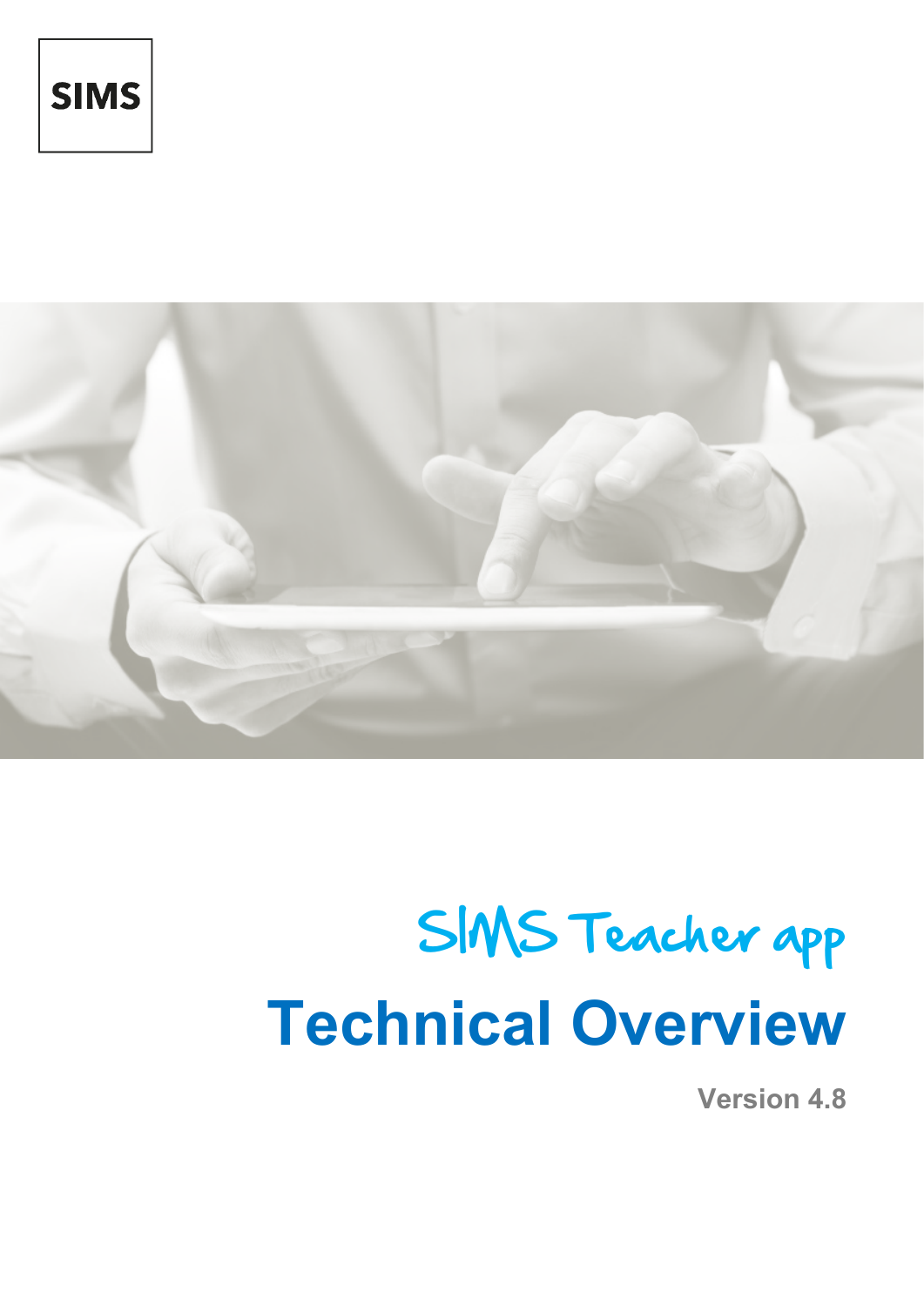**Version 4.8**

### **Information use and disclaimer**

The information contained within this SIMS Teacher app Technical Overview update is exclusively intended for SIMS schools/academies/multi-academy trusts/support units/teams only and should not be distributed, shared, reproduced, in any material form (including photocopying or storing it in any medium including by electronic means and whether or not transiently or incidentally) without the written permission of Education Software Solutions (ESS).

Whilst every effort is made to ensure the technical accuracy of the information contained within this document ESS is not responsible for, and does not accept any liability in respect of, any claims, losses or damages (howsoever they arise) made or incurred by any persons or bodies as a result of using the information contained within this document.

© Education Software Solutions Ltd 2021. All rights reserved.

Education Software Solutions Ltd. 11 Kingsley Lodge 13 New Cavendish Street London W1G 9UG

[www.educationsoftwaresolutions.co.uk](http://www.educationsoftwaresolutions.co.uk/)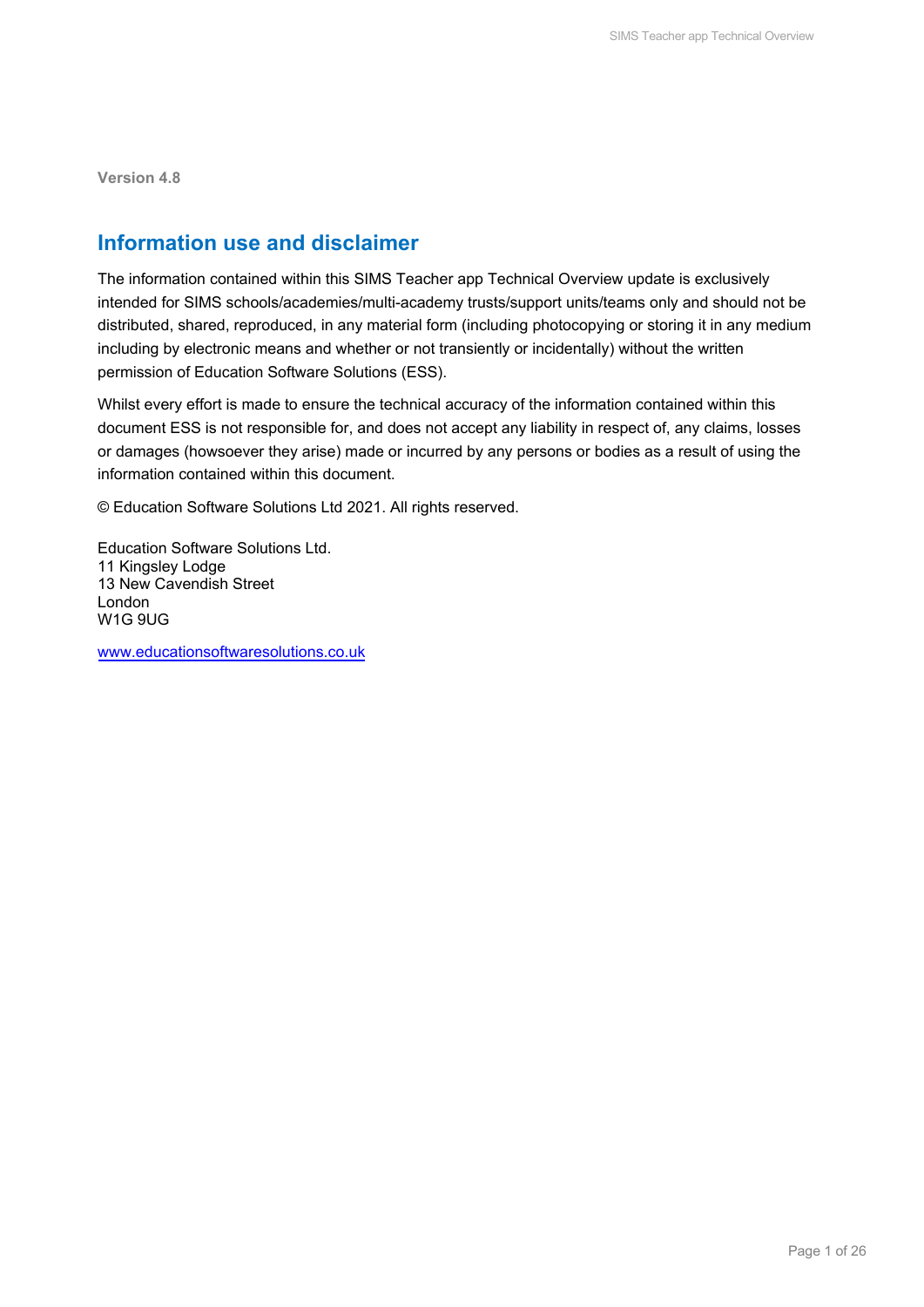## <span id="page-2-0"></span>**Contents**

|                                                                                       | 11 |
|---------------------------------------------------------------------------------------|----|
|                                                                                       |    |
|                                                                                       |    |
|                                                                                       |    |
|                                                                                       |    |
| Check the internet connection ports are open and the required URLs are whitelisted 17 |    |
|                                                                                       |    |
|                                                                                       |    |
|                                                                                       |    |
|                                                                                       |    |
|                                                                                       |    |
|                                                                                       |    |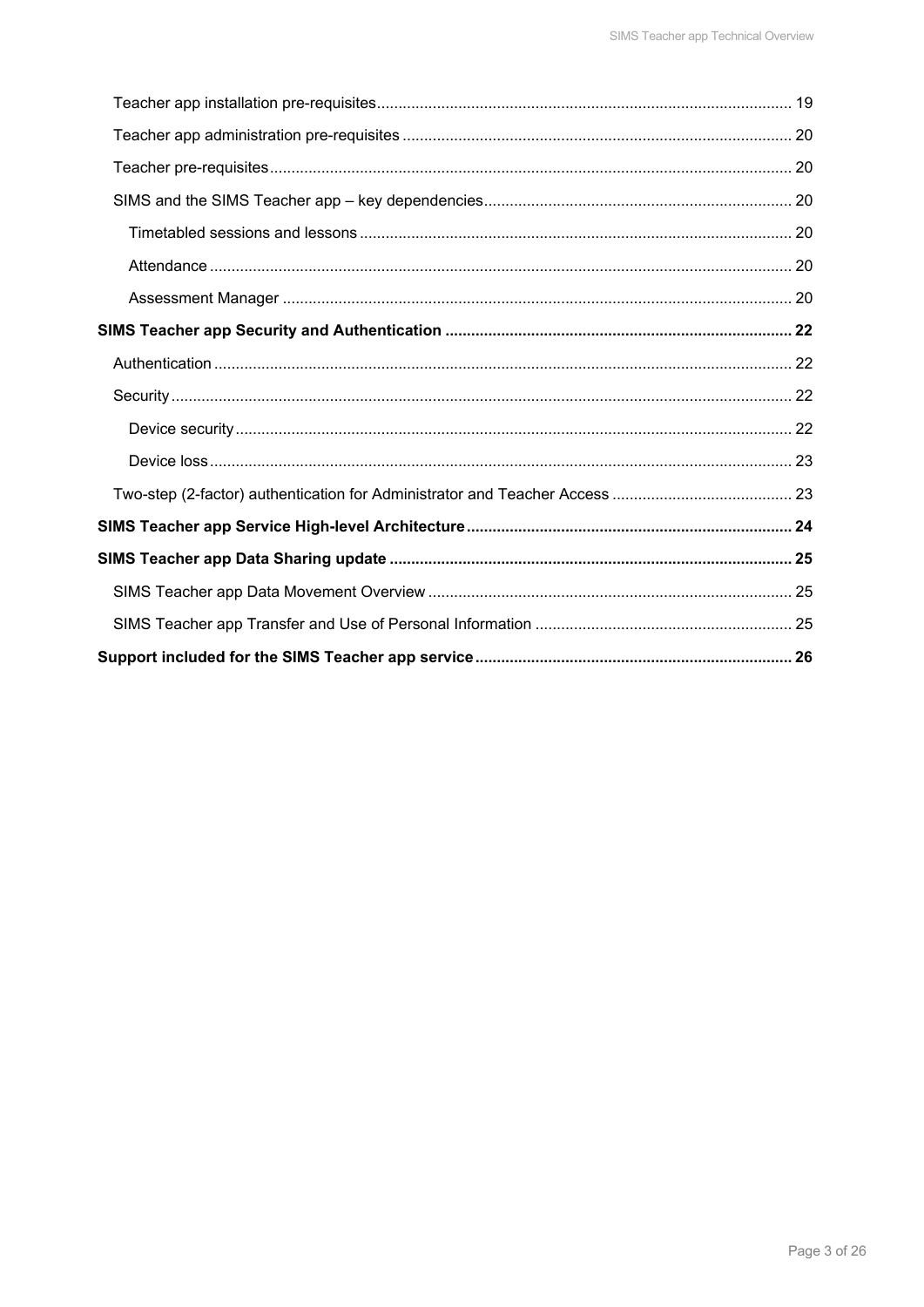## <span id="page-4-1"></span><span id="page-4-0"></span>**Introduction**

## **About the SIMS Teacher app**

The SIMS Teacher app has been designed to make every day classroom administration tasks easy – the app makes it effortless for teachers to record attendance data for every pupil. The app already knows which class you're in and displays your pupils. Select all as present with a simple touch and you can get back to your class. If you need to mark a pupil late, the app automatically indicates the current number of minutes past the class start time.

By tapping a pupil's picture, a teacher can record attendance, record achievement or behaviour points and record minutes late to class. They can also see at a glance if the pupil has been awarded behaviour points in a previous class that day, making teachers aware of those who are likely to misbehave in their lesson.

We have an exciting programme of new developments actively underway for the SIMS Teacher app, with a rolling plan of updates and releases over the coming year.

## <span id="page-4-2"></span>**What are the benefits of using the SIMS Teacher app for the school?**

At SIMS we believe that great teaching matters and every school can be outstanding. The SIMS Teacher app helps teachers to focus more on what they do best... teach!

The SIMS Teacher app has been designed specifically to support teachers and support staff in achieving even more by simplifying key classroom activities and reducing time spent on classroom administration.

#### **How the Teacher app helps schools and teachers:**

- $\checkmark$  Makes registration quicker and easier in class or on the go (offline access currently iOS only).
- $\checkmark$  Supports safeguarding with real-time attendance updates for pupils and students.
- $\checkmark$  Monitor achievement and behaviour for students in real-time.
- $\checkmark$  Flexible secure access to update conduct and assessment results in school or at home.
- <span id="page-4-3"></span> $\checkmark$  Makes key classroom admin tasks simple so teachers can spend more time with students.

## **SIMS Teacher app platform availability**

<span id="page-4-4"></span>Please refer to this article on the [support portal.](https://support.capitasoftware.com/csm?id=kb_article_view&sysparm_article=KB0044021)

#### **Teacher app management, security and administration**

Please refer this article on the [support portal.](https://support.capitasoftware.com/csm?id=kb_article_view&sysparm_article=KB0044021)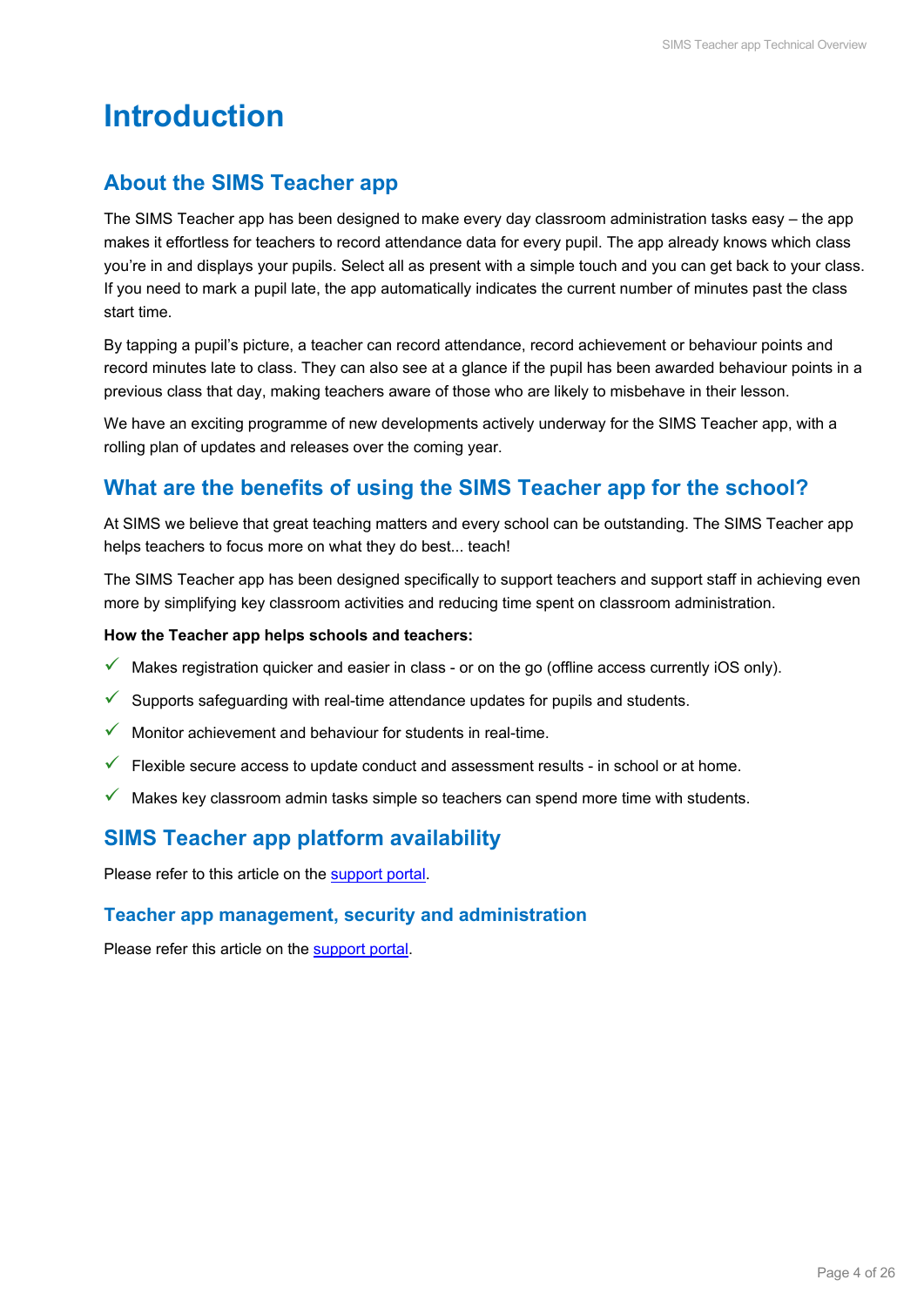## <span id="page-5-0"></span>**SIMS Teacher app: Technical Solution Overview**

## <span id="page-5-1"></span>**Overview**

The SIMS Teacher app solution is a fully managed, securely hosted web delivered tablet application and supporting secure data services that integrate with a school's SIMS system, delivered utilising Microsoft's Azure Platform located in northern Europe.

Microsoft Azure is available under the latest version of the G-Cloud Framework (v6) and has accreditation from the UK Government Pan Government Accreditor to store and process OFFICIAL level data, which includes personal information and data that falls under the protection of the Data Protection Act (1998), such as health records, plus other data such as public safety, criminal justice, defence and security information.

Data is securely transferred in real-time and encrypted between the school's SIMS system (locally or centrally hosted) via the web using standard secure HTTPS TCP/IP protocols to devices authenticated by the school. No school data is stored in the Azure platform (cloud) – data is only transferred via the Microsoft Windows Azure platform (Service Bus).

All data is securely transferred and processed within the EU and complies with UK data protection standards and requirements.

Once the school has provided the device authorisation and teacher account activation, the Teacher app service can be accessed by teachers via tablet devices. Teachers can access the Teacher app in school or remotely from their internet-connected tablet, or offline for selected data items and for limited time periods.

The SIMS Teacher app service takes full advantage of the elastic architecture built into the Microsoft Windows Azure platform, ensuring that all components of the service are scalable and resilient to cope with the planned and unplanned demand and un-expected events that will occur during the life of the service.

The SIMS Teacher app solution is managed in compliance with the principles of ITIL best practice, and maintained in accordance with the principals of continual service improvement. Regular management reporting, and sharing of key performance metrics, ensures that the continual service improvement cycle is embedded across all areas of the service.

## <span id="page-5-2"></span>**Security**

All traffic to and from the SIMS Teacher app service is accessed using standard web protocols (HTTPS) and secured using the appropriate SSL certificates. Services are tiered following industry and software vendor best practice principles.

The network architecture is compliant to ISO27001 and utilises a multi-tier isolated VLAN design with fully managed software firewalls on each server, IDS/IPS, SQL firewalls, data encryption and load balancing to ensure security and performance for all users of the SIMS Teacher app service.

The SIMS Teacher app service is fully penetration tested at the application layer and externally by a nominated Security company every quarter.

The SIMS Teacher app service provides authentication in accordance with the UK government's National Technical Authority for Information Assurance (CESG) 'Guidance for End User Devices Security Guidance: General Security Recommendations':

- 1. **User to service**: The user is only able to access the SIMS Teacher app service after successfully authenticating to the service, via their device.
- 2. **Device to service**: By default, only devices which can authenticate to the SIMS Teacher app service are granted access.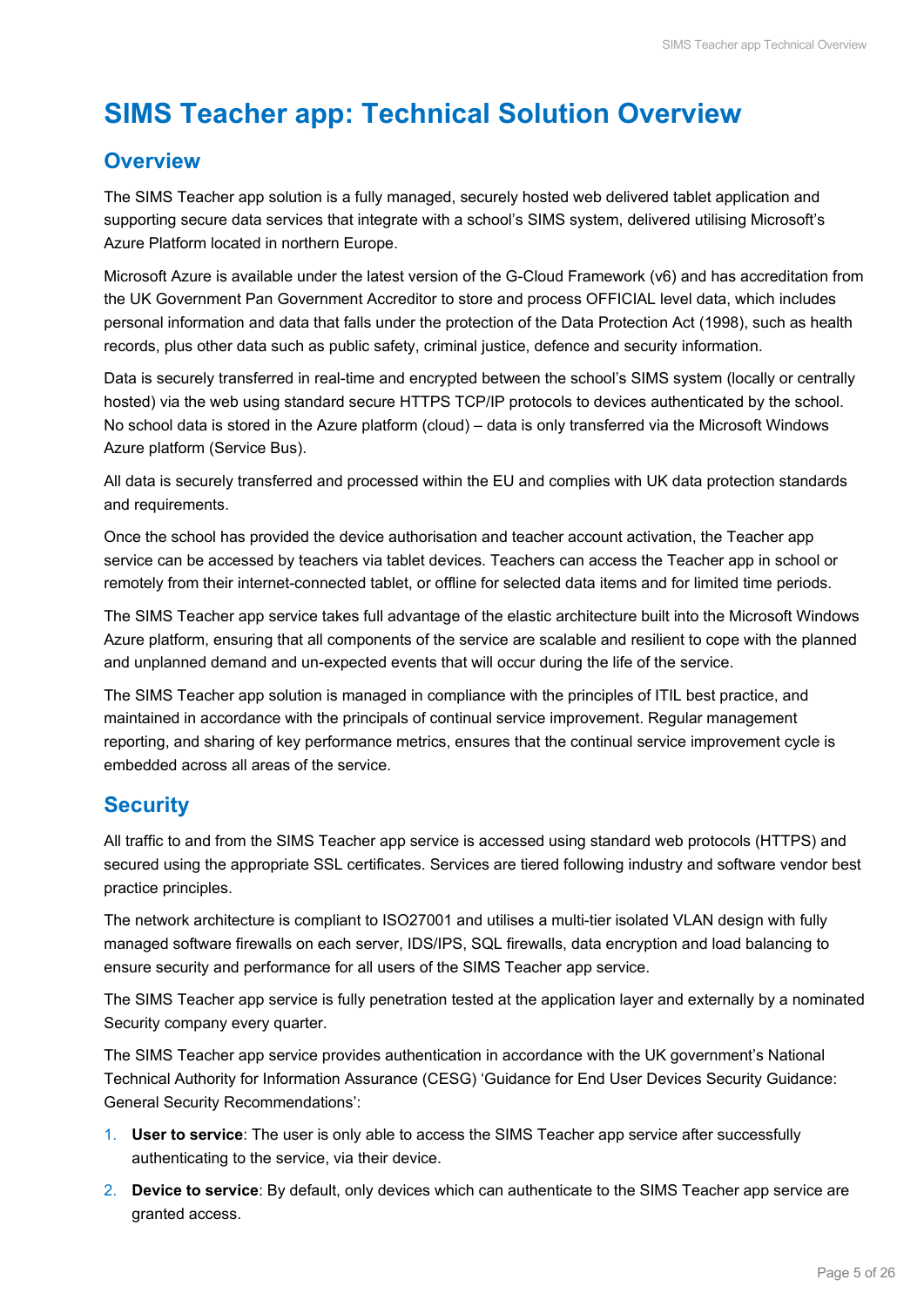## <span id="page-6-0"></span>**Hosting Environment**

No school data is stored in the Microsoft Azure platform (cloud) hosting environment – data is only transferred via the Azure platform (enterprise relay) between the school's SIMS system and tablet devices authorised by the school.

Microsoft takes the physical security of their data centres very seriously, with stringent policies and procedures to ensure compliance with their own, and industry recognised security standards.

The controls include:

- **24 hour monitored physical security**. Datacentres delivering the Azure service are physically constructed, managed, and monitored to shelter data and services from unauthorised access as well as environmental threats.
- **Monitoring and logging**. Security is monitored with the aid of centralised monitoring, correlation, and analysis systems that manage the large amount of information generated by devices within the environment and providing timely alerts. In addition, multiple levels of monitoring, logging, and reporting are available to provide visibility to customers.
- **Patching**. Integrated deployment systems manage the distribution and installation of security patches.
- **Antivirus/Antimalware protection**. Microsoft Antimalware is built-in to Cloud Services to help identify and remove viruses, spyware and other malicious software and provide real time protection.
- **Intrusion detection and DDoS**. Intrusion detection and prevention systems, denial of service attack prevention, regular penetration testing, and forensic tools help identify and mitigate threats from both outside and inside of the Microsoft Windows Azure platform.
- **Zero standing privileges**. Access to customer data by Microsoft operations and support personnel is denied by default.
- **Isolation**. Azure uses network isolation to prevent unwanted communications between deployments, and access controls block unauthorised users.

The latest information on the Microsoft Azure Security policies can be found in the Azure Trust Centre: [http://azure.microsoft.com/en-gb/support/trust-center/security/.](http://azure.microsoft.com/en-gb/support/trust-center/security/)

These security controls are continually monitored, reviewed, and updated to ensure that the integrity of these controls is maintained at all times.

## <span id="page-6-1"></span>**Business Continuity and Disaster Recovery**

The SIMS Teacher app service has 24-7-365 system availability except for scheduled maintenance (out of business hours).

The Teacher app service has layers of business continuity built into it, from the redundancy of individual components, to resilience across multiple data centres in separate geographical locations within the EU.

The solution takes full advantage of the elastic architecture built into the Microsoft Windows Azure platform, ensuring that all components of the service are scalable and resilient to cope with planned and unplanned demand and unexpected events that will occur during the life of the service.

Within this logical architecture all components will be delivered using a redundant and resilient architecture ensuring all aspects of the environment have appropriate fault tolerance.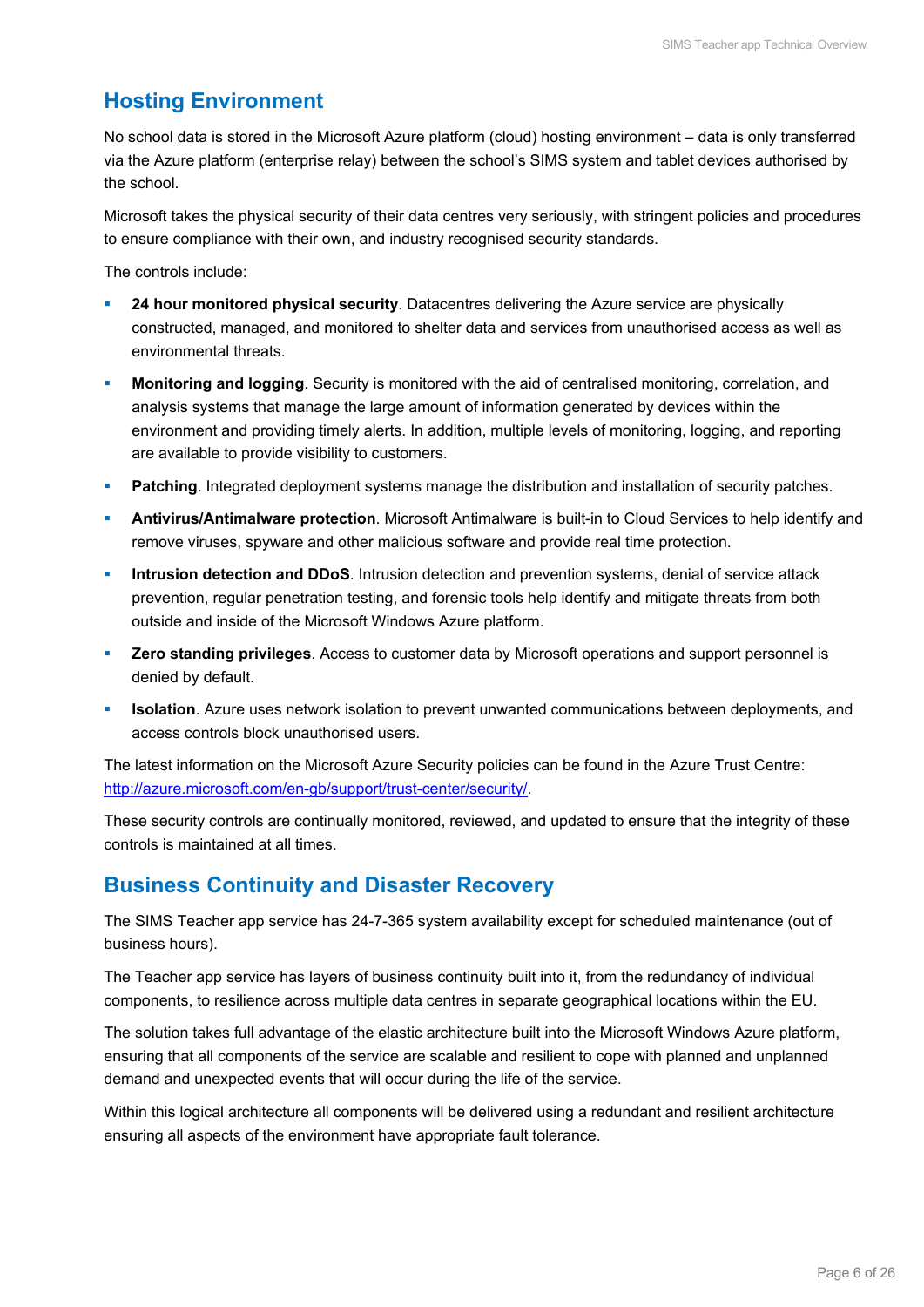Within the environment the following techniques are used;

- **Highly Available Hardware**. Servers delivering the Azure service are spread across multiple racks within the Windows Azure Data Centre. Each server utilises separate power feeds and connected via different switches.
- **Load Balancing**. Access to services is delivered by a load balancer which constantly monitors the service provided by each server. In the event of an individual server failure, traffic is automatically re-routed other functioning servers within the environment.
- **The SQL infrastructure has been designed to use Microsoft Always-On Availability groups to deliver a** highly available SQL solution.
- In addition, a full disaster recovery strategy and plan is in place, with regular testing ensure that disruption to the service is minimised in the event of a disaster occurring.

## <span id="page-7-0"></span>**Application Security**

The SIMS Teacher app is a securely hosted web delivered service via the web using standard HTTPS TCP/IP protocols, with 256-bit Secure Socket Layer (SSL) point-to-point encryption.

Data stored on the teacher's authorised device is encrypted using the international industry standard AES 256 bit encryption (Advance Encryption Standard). The encryption key is a combination of device specific information and a user PIN number sequence.

## <span id="page-7-1"></span>**The SIMS Services Manager**

The SIMS Teacher app service utilises the SIMS Services Manager to provide the data-interoperability element of the service. The SIMS Services Manager provides the link between the Teacher app service and the school's SIMS system.

The SIMS Services Manager has been designed to help provide a unified data transport service for hosted SIMS products to ensure they require minimal setup, configuration and involvement from the school or SIMS support team.

The SIMS Services Manager requires .NET framework 4.6.1 (Full Profile) on the server hosting the service, but 4.7.2 is advised. Otherwise it has the same pre-requisites as a SIMS Server on the SIMS technical roadmap.

Centrally hosted environments can use the SIMS Services Manager user interface as above to setup all of the connection and school information per site. Alternately, the support team can edit the settings.xml file located in the \ProgramData\SIMS\SIMS Services Manager. This is recommended if there are multiple sites to manage.

<span id="page-7-2"></span>Further information about the SIMS Services Manager is available through the [support portal.](https://support.capitasoftware.com/)

### **The SIMS Data Service**

This SIMS data service is installed within a school or centrally hosted location and is used to connect to the school's SIMS database – this provides data to the remote tablet application via a connection to the Azure Service Bus Relay. It is secured as follows:

- By default it runs under the Network Service account as part of the SIMS Services Manager. This can be changed by the installer of the SIMS Services Manager to a more restricted account.
- **The use of the Azure Service Bus Relay means that no inbound connections need be opened by the** school/hosted service. The school only requires an outbound connection.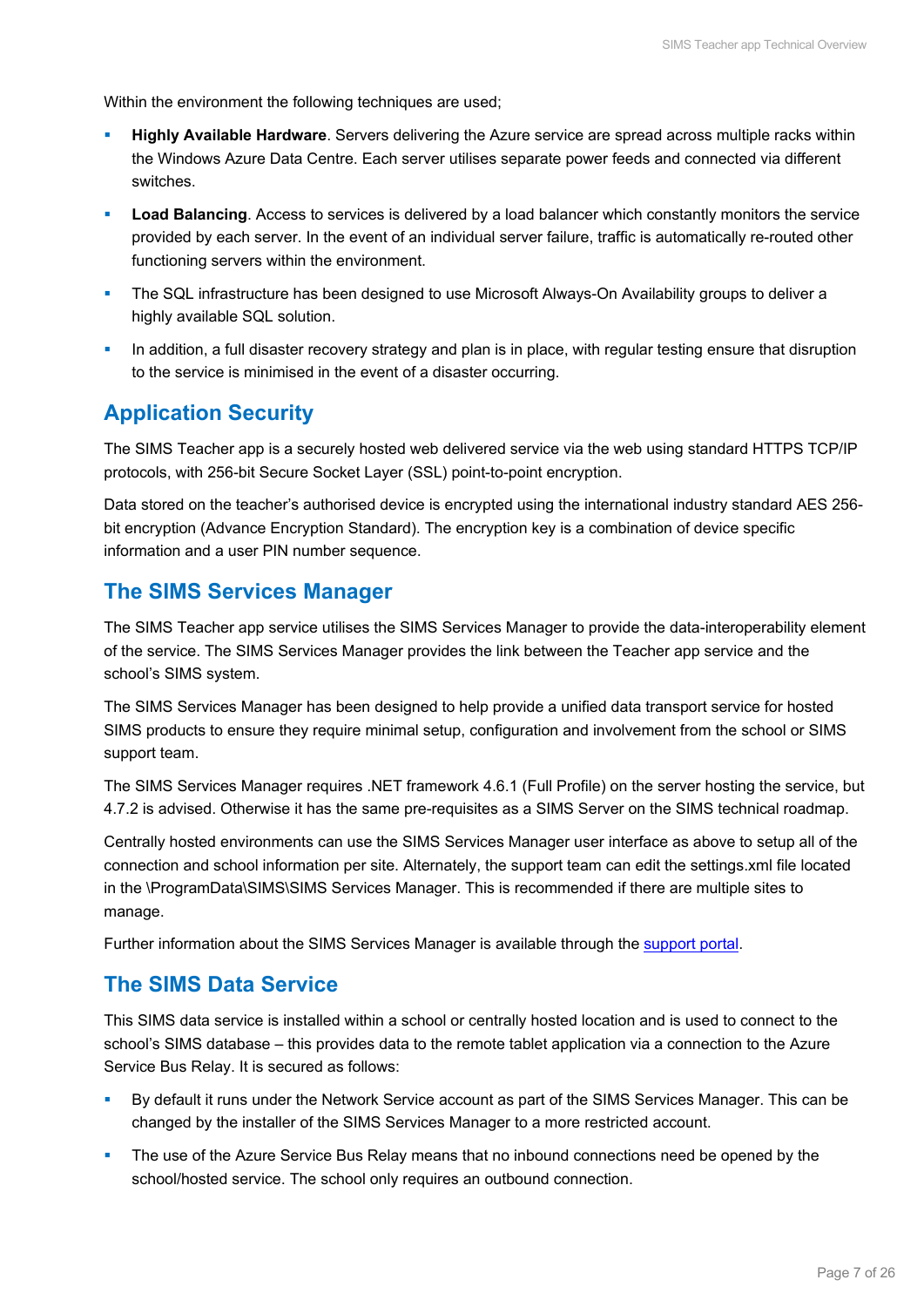- In order to connect to its end point in the Azure Service Bus Relay it authenticates against the relay using a short life expiring Shared Access Signature which is supplied by the Service Bus Relay manager.
- The endpoint URL (non-domain section) is randomised by the Service Bus Relay Manager each time the service starts up and requests endpoint creation.
- **Once connection is established, calls to the data services via the Service Bus Relay are protected by the** Web Token supplied via the login web services which identifies the connecting user within the SIMS database.
- The data services user this information to fully respect SIMS user permissions therefore an accessing account needs to be enabled within the Teacher app management system and within the SIMS system.

## <span id="page-8-0"></span>**SIMS Teacher app offline working**

Key points about the SIMS Teacher app offline working:

- Allows teachers to download their current day's lessons and then access these where no internet connection is available; for example out on the games field, walking between buildings or on a school day trip.
- Teachers can take registration, record achievement and behaviour and view student details when offline then auto-syncs back to SIMS when the teacher goes back online.
- Allows the teacher to view only their own lessons/sessions for the current working day.
- Downloaded data is securely cached on the teacher's device until they re-connect to the internet and synchronise any changes back to the school's SIMS system.
- School administrators can choose which teachers can take their day's lessons offline to access.
- Offline working is available for the Apple iOS and Windows versions of the Teacher app.

All meaningful data stored on the teacher's authorised device is encrypted using the international industry standard AES 256-bit encryption (Advance Encryption Standard). The encryption key is a combination of device specific information and a user defined PIN number sequence. The cached data is also excluded from any iTunes or iCloud back-up for the iOS platform.

<span id="page-8-1"></span>Please also see [Offline Working frequently asked questions](#page-14-0) within this document

### **Accreditations**

The SIMS Teacher app service is managed in compliance with the principles of ITIL best practice, and maintained in accordance with the principals of continual service improvement.

Education Software Solutions is accredited for:

- ISO 27001 Information Security Management System (ISMS).
- ISO 9001 certification to deliver IT products and services which meet international quality standards.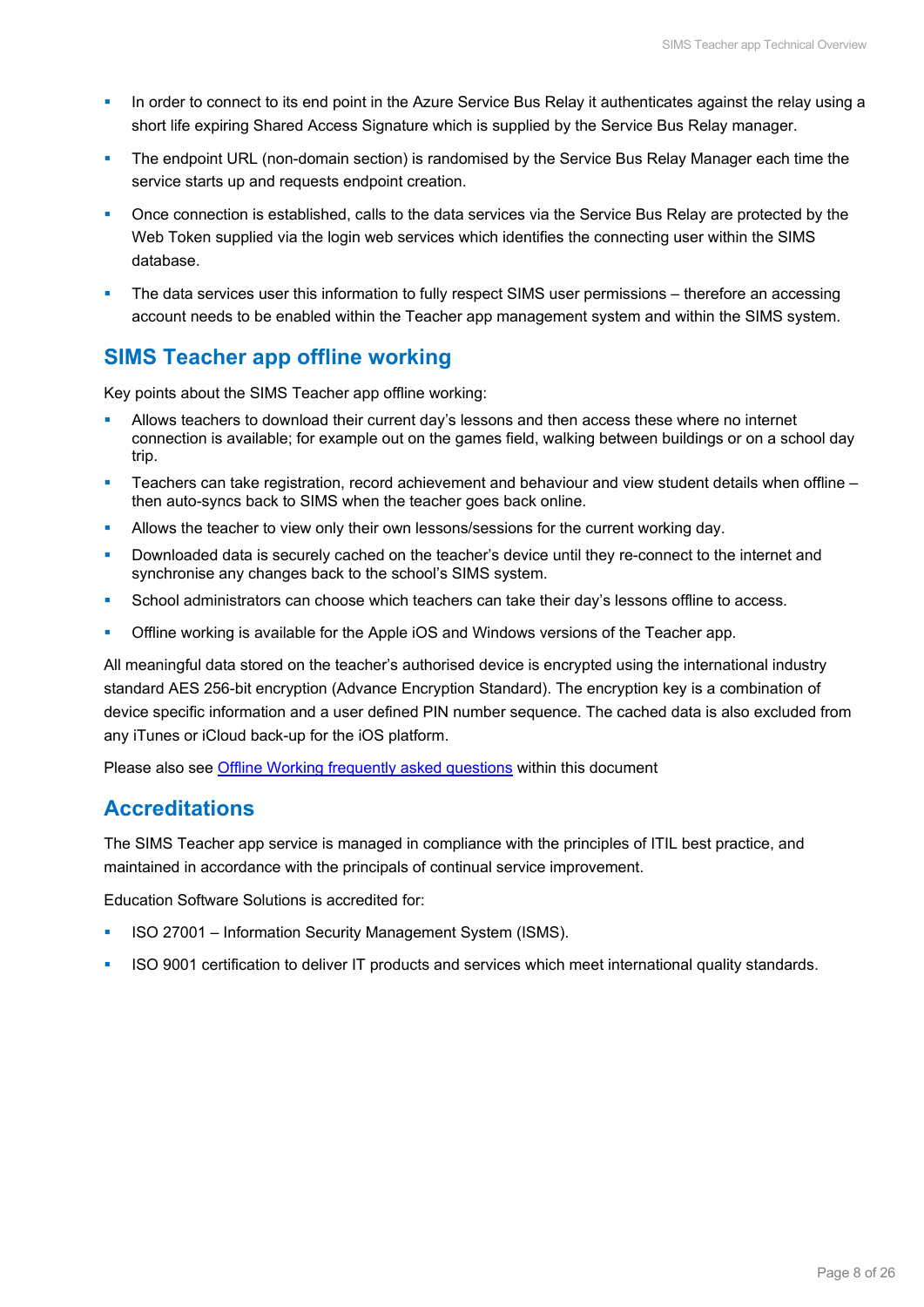## <span id="page-9-0"></span>**Setup and installation of the Teacher app**

## <span id="page-9-1"></span>**School ordering of the SIMS Teacher app service**

The Teacher app pricing is based on an annual pro-rata subscription, (1 or 3 year terms), with all subscriptions renewing on 1st April. Subscriptions are based on a charge per pupil, per year.

To sign-up for the SIMS Teacher app service, schools will complete an online order request form that will be available from the SIMS website. The online order request will be processed by Education Software Solutions (ESS). We aim to process a school's order within a few working days of receiving the order request (excluding UK weekends and bank holidays).

If we require further information to help verify the school's order request, we will contact the school at the email address provided. Where further information is required or needs to be verified, it may take longer to process a school's order request.

The school contact who made the order request will receive an automatic email acknowledgment when an order request for the Teacher app has been received by ESS.

## <span id="page-9-2"></span>**Teacher app order confirmation and setup**

Once a school's order has been verified and processed, the school will receive the following information:

#### **1. Order confirmation & getting started details**

- **The school contact who ordered the Teacher app will receive a confirmation email containing details of** how to download the installation and setup information needed to get started with the SIMS Teacher app service for the school.
- **This email should be forwarded by the school contact to their SIMS technical support for installation.**
- The order confirmation email will provide a unique link (URL) for the school. The school's SIMS technical support will be able to access this link and download the installation and configuration files required to setup the Teacher app service onto the school's SIMS system.

#### **2. SIMS Teacher app agreement summary (contract)**

 Following the school's order confirmation by email, they will receive a SIMS Teacher app agreement summary document (contract) from their SIMS contact - this will need to be signed and sent back to ESS within 2 weeks of receiving the agreement document otherwise the SIMS Teacher app service may be suspended.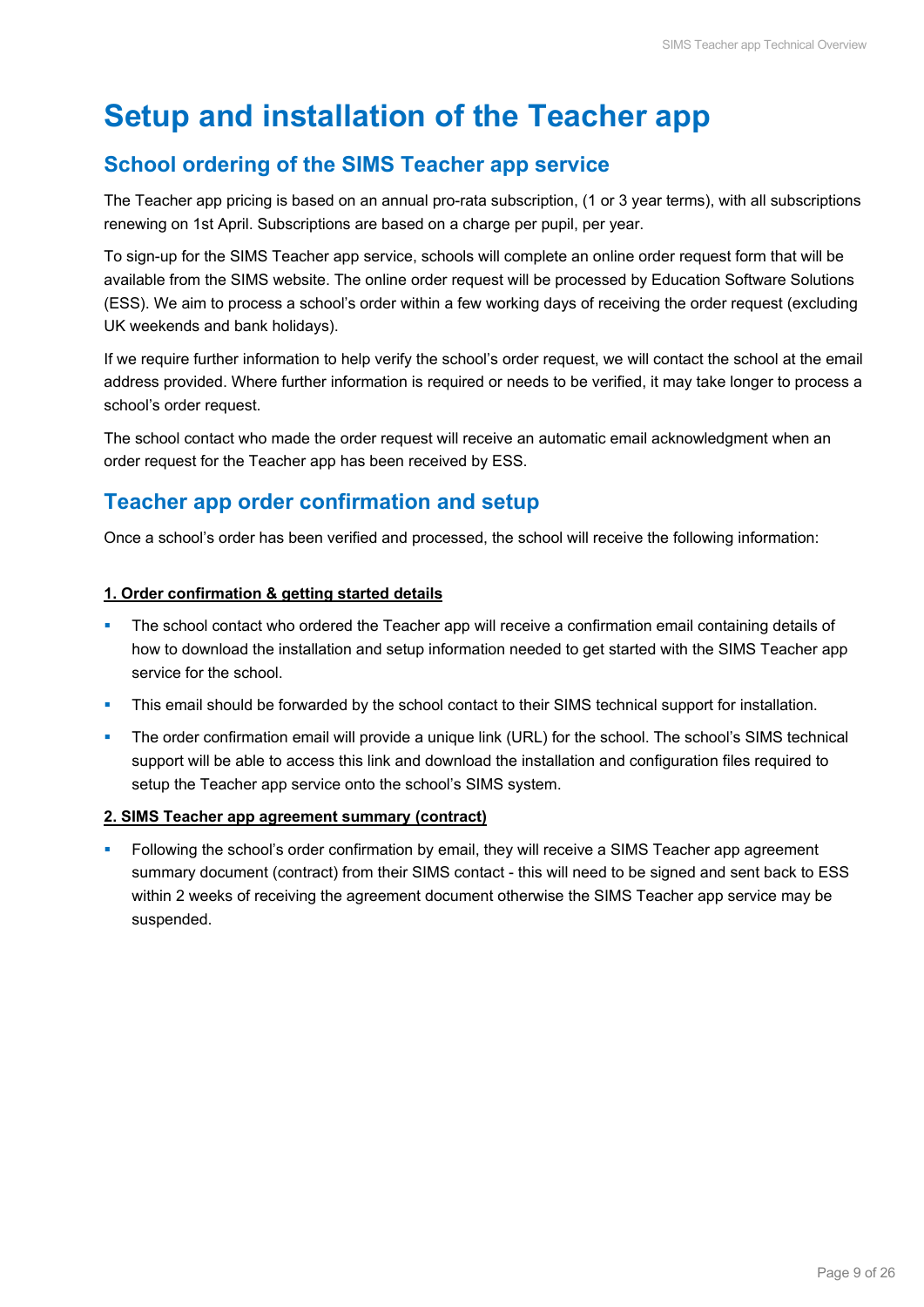### <span id="page-10-0"></span>**About the SIMS Teacher app service setup**

The Teacher app service configuration has been designed to be self-service by the school's SIMS IT support – there are 2 phases to the setup and getting started with the app – these are outlined below, and are detailed further in supporting information the school will receive.

#### **PHASE 1 – Technical setup and configuration** (completed by the school's SIMS IT support)

Step 1: Check the SIMS teacher app pre-requisites.

Step 2: Using the link within the Teacher app order confirmation email, register the school via the SIMS Teacher app setup site.

Step 3: Download the setup and configuration folder from the setup site.

Step 4: Create an External Access Account.

Step 5 Configure the SIMS Services Manager and the Teacher app services.

#### **PHASE 2 – Managing devices and teacher access** (managed by a school administrator)

Step 6: Access the online Teacher app management console – to create device association codes (if required) and teacher activation codes.

Step 7: Download the Teacher app from the app Store and start using the app.

Once the Teacher app services have been configured the school will be able to get started with the Teacher app in school. The school's data is provisioned and updated in real-time as part of the Teacher app service – there is no scheduled data synchronisation or manual refresh required for the Teacher app.

The school (or SIMS support team if offering an agreed service for the school) will have access to a web-based SIMS Teacher app administration console – this will allow an administrator to manage access for teachers – including activating devices and also activating teacher accounts to use the Teacher app for their school.

**Please note:** the installation and setup of the SIMS Teacher app and configuration of the SIMS Services Manager should be completed by a person with operational technical knowledge of the SIMS database for the school.

The person who completes the installation will need to have:

- 1. Access to the schools SIMS SQL database.
- 2. SA (system administration) permissions.
- 3. Access to the SA password for your SIMS SQL instance if the account logging into the server with does not have SQL System Admin permissions.
- 4. Admin level access to SIMS.
- <span id="page-10-1"></span>5. Knowledge on how to apply patches using dbUpgrade.

#### **Devices**

SIMS does not provide devices (iPads or other tablet devices) as part of the Teacher app service – schools are required to provide the devices to be used by teaching staff.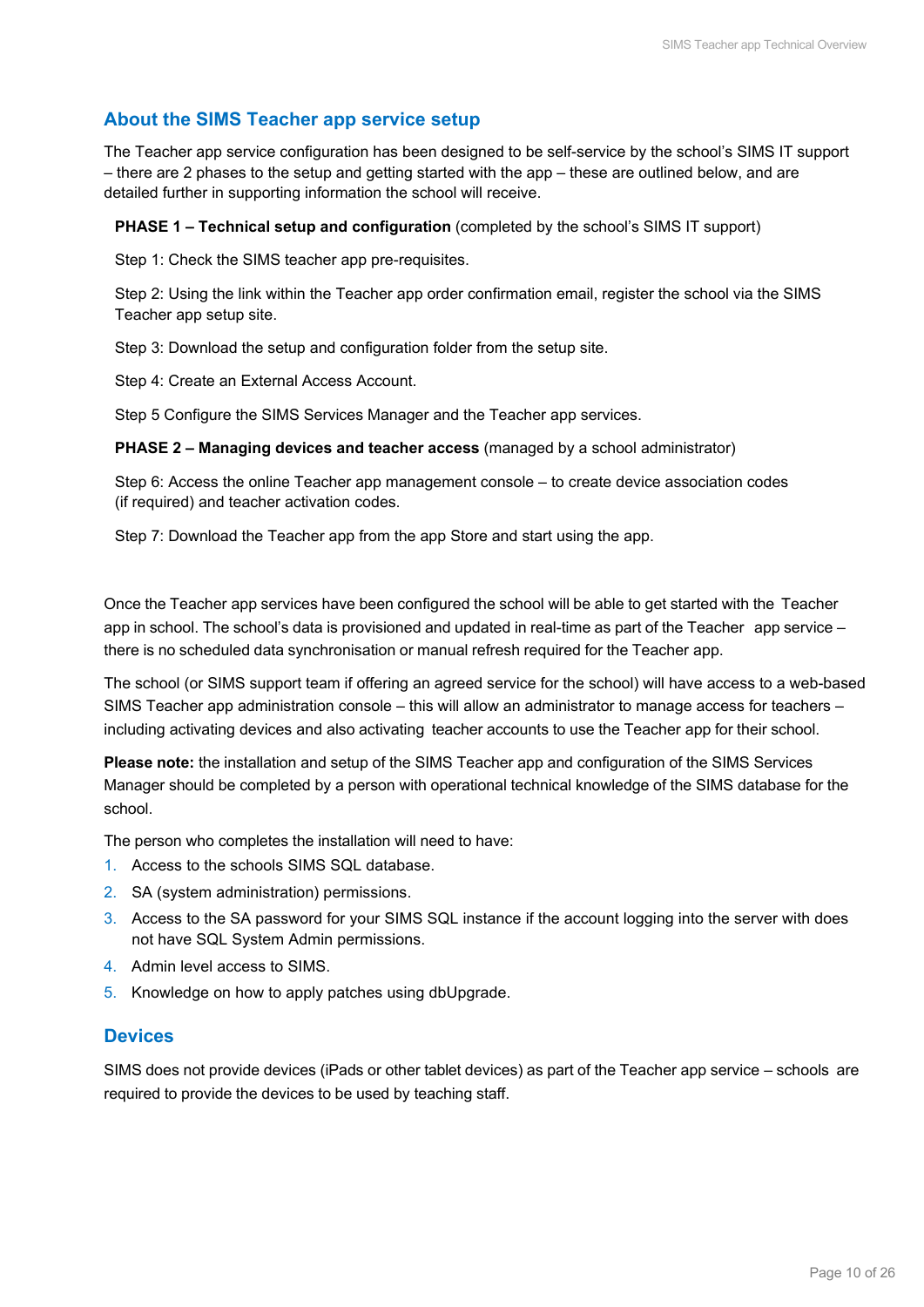## <span id="page-11-0"></span>**Teacher app frequently asked questions**

#### **What does the SIMS Teacher app do?**

The SIMS Teacher app has been designed to make every day classroom tasks easy – the app makes it effortless for teachers to record attendance data for every pupil. The app already knows which class you're in and displays your pupils. Select all as present with a simple touch and you can get back to your class. If you need to mark a pupil late, the app automatically indicates the current number of minutes past the class start time.

By tapping a pupil's picture, a teacher is able to record attendance, record achievement or behaviour points and record minutes late to class. They can also see at a glance if the pupil has been awarded behaviour points in a previous class that day, making teachers aware of those who are likely to misbehave in their lesson.

We have an exciting programme of new developments actively underway for the SIMS Teacher app, with a rolling plan of updates and releases over the coming year.

#### **What are the benefits of using the SIMS Teacher app for the school?**

At SIMS we believe that great teaching matters and every school can be outstanding. The SIMS Teacher app helps teachers to focus more on what they do best... teaching.

- **The SIMS Teacher app has been designed specifically to support teachers in achieving even more by** simplifying key classroom activities and reducing time spent on classroom administration.
- With real-time access to timetables and student information, the SIMS Teacher app helps to accelerate the flow of information throughout the school to extend improved teaching and learning.
- By making everyday classroom tasks simple for teachers, they can spend more time on teaching and learning – supporting children to achieve their full potential.

#### **Does the school have to pay an installation or connection charge for the SIMS Teacher app?**

No – the SIMS Teacher app has been designed to be self-service for the school/supporting SIMS support team, which means we do not require an installation or connection charge.

#### **How Is the SIMS Teacher app installed/setup?**

The SIMS Teacher app has been design to support a self-service or supported setup process. The necessary files to enable the SIMS Teacher app service will be available as an online download file, which can then be configured by the school's technical support team.

Once the Teacher app services have been configured in the SIMS Services Manager, the school will be able to get started with the Teacher app in school. The school's data is provisioned and updated in real-time as part of the Teacher app service – there are no scheduled data synchronisation or manual refresh required for the Teacher app.

The school will have access to a web-based SIMS Teacher app administration console – this will allow an administrator at school to manage access for teachers – including activating devices and also activating teacher accounts to use the Teacher app for their school.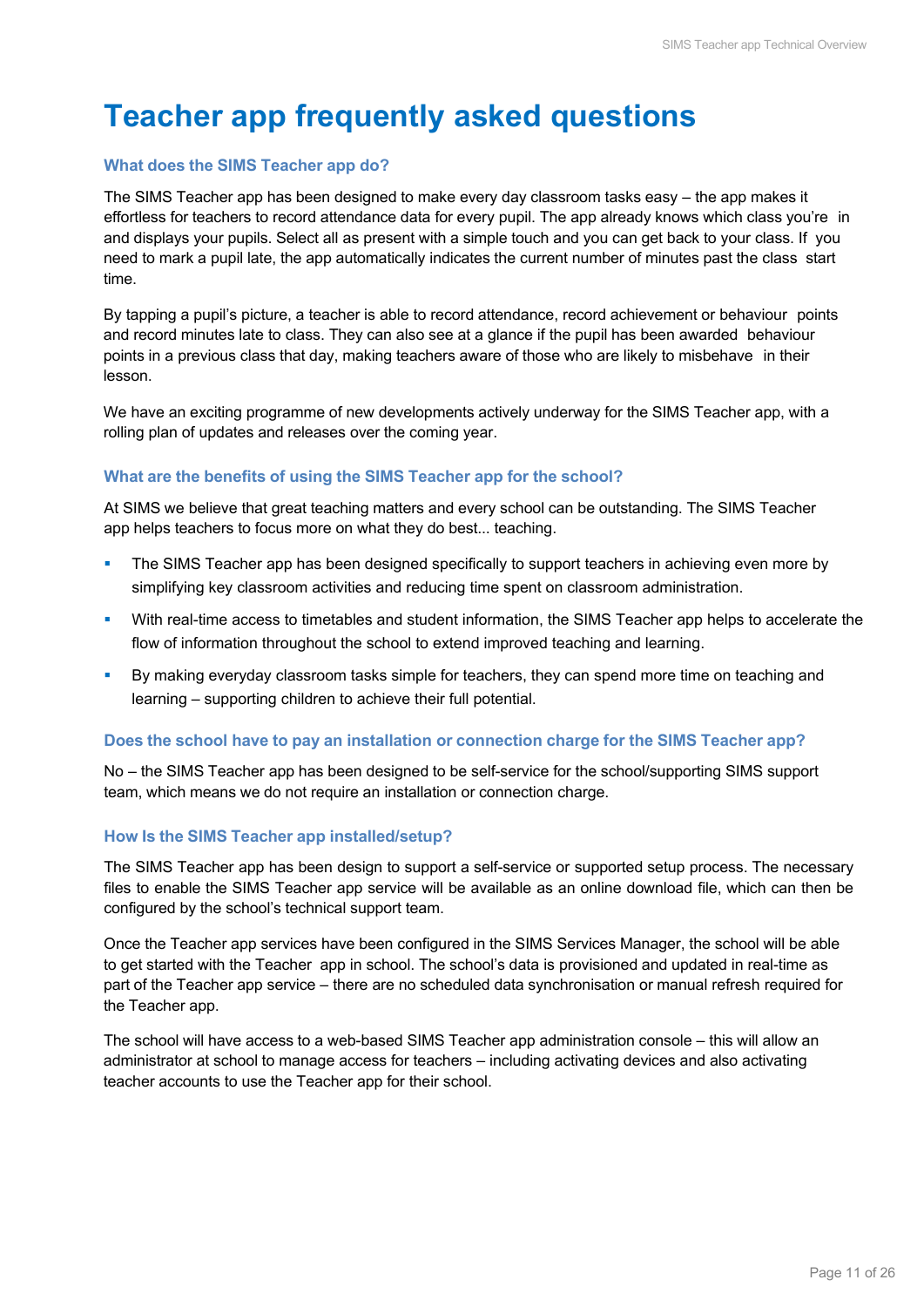#### **Will the school have to take their SIMS data and export this into/through a separate 3rd party non-SIMS managed system to use the Teacher app?**

No – as an integrated SIMS system, the SIMS Teacher app integrates securely and seamlessly with the school's SIMS system. No data ever has to be exported or output by the school into a non-SIMS managed system.

SIMS and the SIMS Teacher app service have been designed, developed and are managed entirely by SIMS and provide the highest levels of security and compliance with UK data protection standards and requirements.

#### **What are the technical pre-requisites for the school to use the SIMS Teacher app?** Please refer to the [SIMS Teacher app System Setup Guide](https://support.capitasoftware.com/csm?id=kb_article_view&sysparm_article=KB0036049) on the support portal.

#### **What devices can the school use for the SIMS Teacher app?**

Please refer to this article on the [support portal.](https://support.capitasoftware.com/csm?id=kb_article_view&sysparm_article=KB0044021)

#### **How does the SIMS Teacher app talk to SIMS?**

The SIMS Teacher app talks to the school's SIMS system via the SIMS Services Manager that is configured on the school's SIMS server. The SIMS Services Manager applies two layers of authentication (device and user) before allowing data to be transmitted. Transmitted data is encrypted so that it can only be decoded by the device it is being sent to.

#### **Is the data access through the Teacher app secure?**

Yes – the SIMS Teacher app is a securely hosted web delivered service via the web using standard HTTPS TCP/IP protocols, with 256-bit Secure Socket Layer (SSL) point-to-point encryption.

Data stored on the teacher's authorised device is encrypted using the international industry standard AES 256 bit encryption (Advance Encryption Standard). The encryption key is a combination of device specific information and a user PIN number sequence.

All information accessed by the SIMS Teacher app is secure and only accessible by completing several security steps and automated checks.

The SIMS Teacher app only works with devices that the school has registered and provided an activation code for. The data is encrypted for the device and the user.

The SIMS Teacher app also works with two-factor authentication (2FA) where users accessing the app have this enabled. Two-factor authentication is setup within the user's Microsoft, Office 365, Google or Apple account and when enabled, each time a teacher access their SIMS Teacher app, they will be asked for two pieces of information in addition to their username. They will be requested for your password plus a security code and will only gain access to the system with these details.

#### **What happens with the data when the Teacher app is offline?**

When a teacher logs in via their Microsoft/Office 365/Google/Apple account they are required to enter a 4-digit PIN twice. On successful login the Teacher app will automatically perform a silent download of the teacher's lesson data for that day only – the cached data will be stored in a unique encrypted Offline Data Store on the device.

The offline data access is intended to provide teacher's with the ability to record attendance, behaviour and achievement information where no internet access is available, for example during a fire alarm drill, on the games field or out on a school day trip.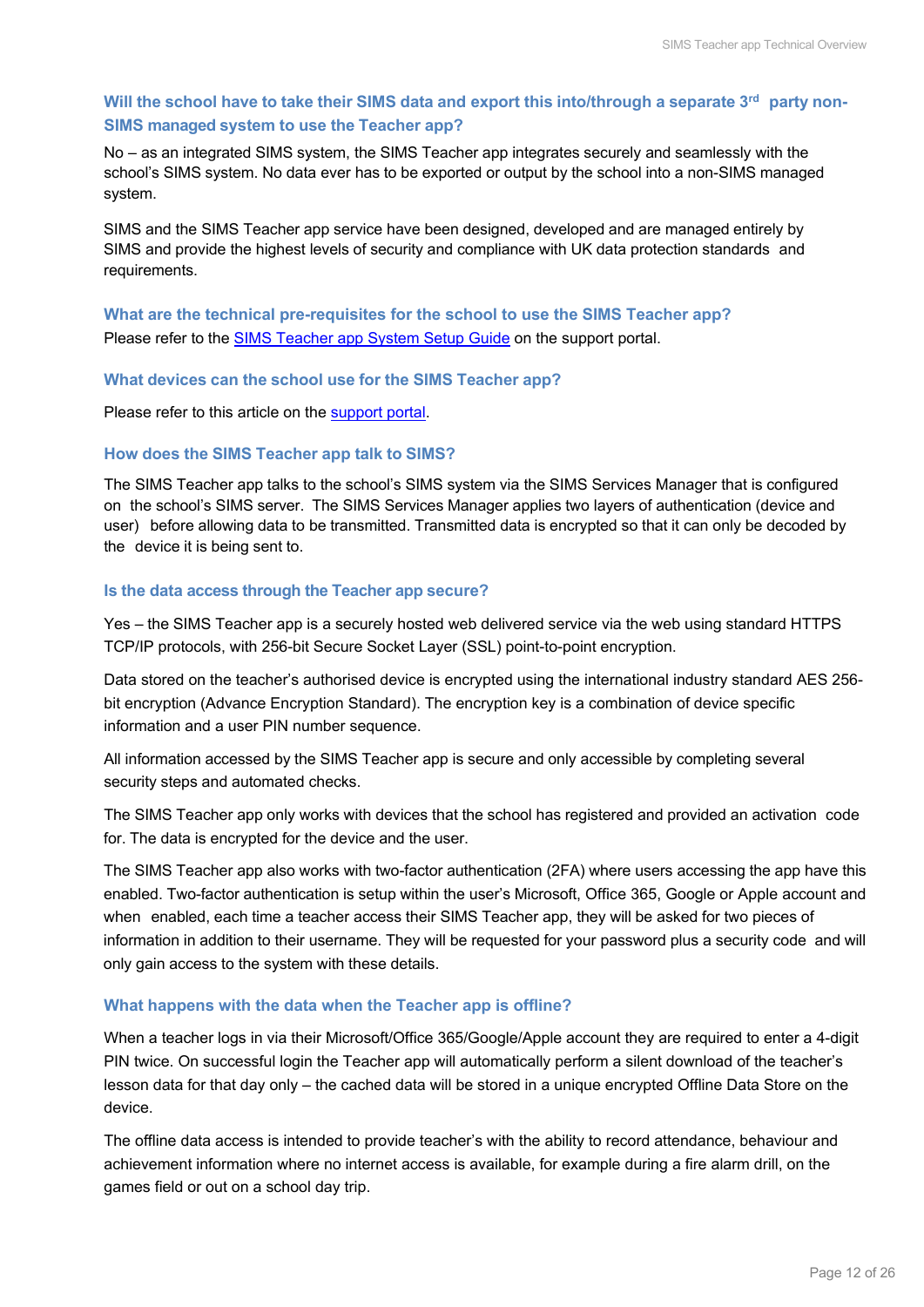The SIMS Teacher app will work wherever there is an internet connection – in school or outside of school – the offline access is intended to provide a support for teachers where connectivity may be unavailable for short periods of time.

The following information is cached:

- Only the data for the logged-in teacher's data is cached for that working day only.
- The teacher's timetable view for the week.
- **Each session and lesson in the timetable for the current day only.**
- Summary information for each student who is in a session/lesson for that day only.
- Student detail information for each student who is in the teacher's session/lesson for that day only.
- Information required to take attendance for each session and lesson in the day only.
- Information required to record an achievement event.
- **Information required to record a behaviour event.**

#### **Is the cached data secure?**

Yes - the information that is cached to allow offline access is stored on the device in a unique, separate secure and isolated storage location on the teacher's device. The folder is encrypted using key value pairs and AES 256bit encryption. The encryption key is a combination of the device specific information and the user entered PIN.

#### **Can any data cached offline get transferred to the Apple iCloud or iTunes?**

No - the information is stored in the teacher's SIMS Teacher app isolated storage location folder, which is encrypted and separate from other folders on the device and is not uploaded to external storage facilities, such as the iCloud, if the teacher's device gets backed up.

#### **How does the SIMS Teacher app talk to SIMS?**

The SIMS Teacher app talks to the school's SIMS system via the SIMS Services Manager that is configured on the school's SIMS server. The SIMS Services Manager applies two layers of authentication (device and user) before allowing data to be transmitted. Transmitted data is encrypted so that it can only be decoded by the device it is being sent to.

#### **Can the school Teacher app administrator/teachers enable two-factor authentication (2FA)?**

Yes – Education Software Solutions recommend that schools enable two-factor authentication for their SIMS Teacher app administrator account as an extra layer of security.

Two-factor authentication provides an increased level of security for a Microsoft, Office 365, Google or Apple account as additional information will be required in order to gain access. This would provide increased reassurance to both the school and the parents.

Two-factor authentication is enabled within the Microsoft, Office 365, Google or Apple account and when setup, each time an administrator or teacher accesses their SIMS Teacher app they will be asked for two pieces of information in addition to their username. They will be asked to enter a password plus a security code and will only gain access to the system with these details.

Microsoft, Google and Apple send a unique access code to a designated mobile phone via SMS, to a Microsoft/Google/Apple app, or via email - this code will provide secure access to the Teacher app. Two-step verification protects you everywhere a Microsoft, Google or Apple account is used.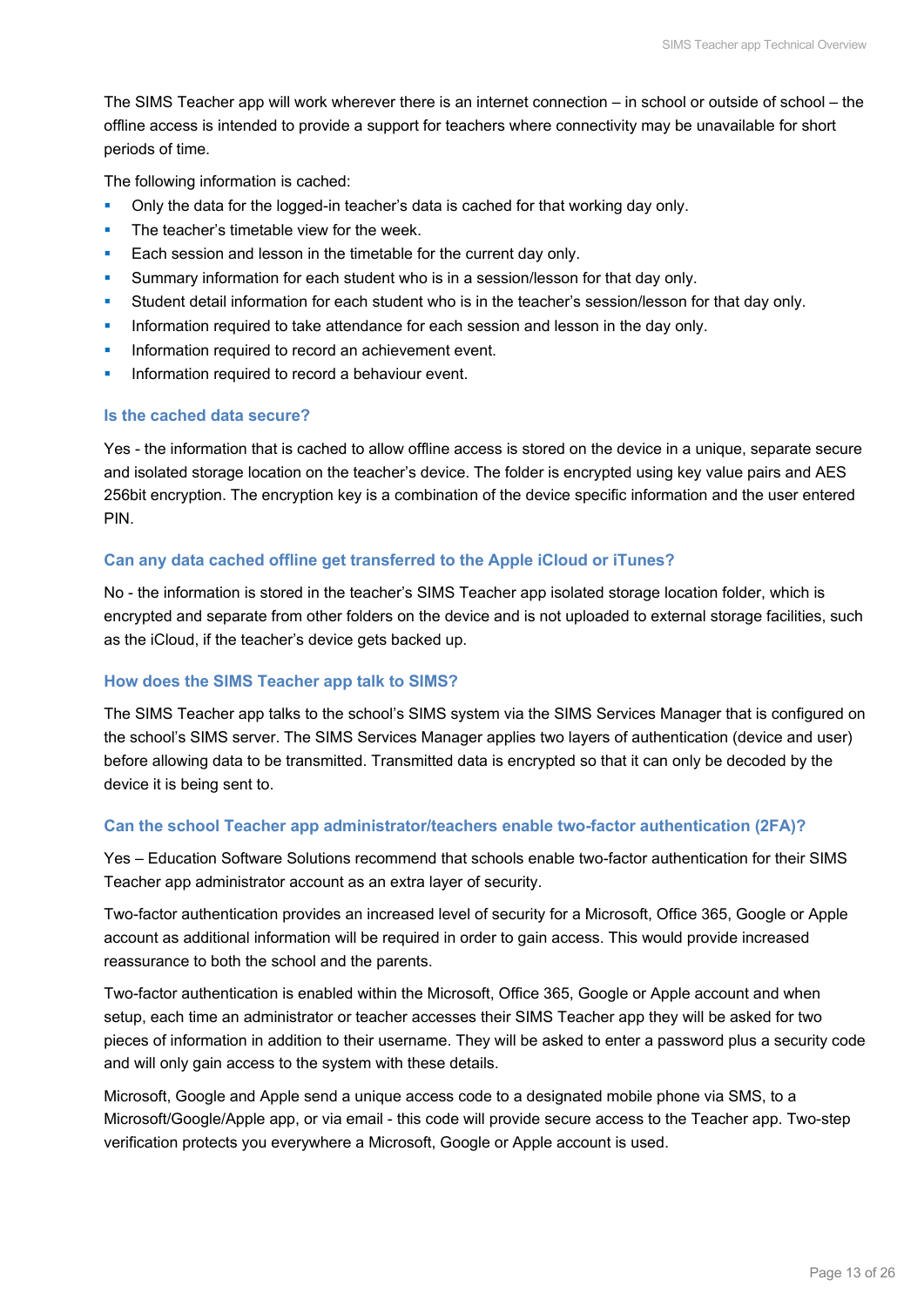#### **Why do teachers need to register their email address with a Microsoft/Office 365/Google/Apple account to access the SIMS Teacher app?**

When teachers first access the SIMS Teacher app, they will be required to choose either a Microsoft, Google or Apple account to authenticate their Teacher app account with. Once this has been done the teacher will be required to enter an activation code supplied by the school administrator plus a secondary piece of data from SIMS.

Once the successful activation has been completed, each time the teacher logs into the Teacher app, they will be required to sign-in with their selected Microsoft, Google or Apple details.

We have chosen to use Microsoft, Office 365, Google and Apple identity provision, as many teachers will already have one of these accounts. This has the added advantage that teachers don't have to remember different usernames and passwords and they are always in control of your own access details.

The SIMS Teacher app uses the Microsoft/ Office 365/Google/Apple account for safety and to provide secure authentication when you log in to the app – we do not require any additional information from your account, only what is needed for authentication.

#### **Can teachers use their existing school email address for a Microsoft/Office 365/Google/Apple account?**

Yes – when creating a Microsoft/Office 365 /Google/Apple account teachers can use their own school email address (it does not have to be a Microsoft email address) and use their own password.

Teachers who already have a Microsoft, Office 365, Google or Apple account can use their existing access details for the Teacher app.

## <span id="page-14-0"></span>**Offline working frequently asked questions**

#### **What does the offline working do – how does this help the teacher using the app?**

When offline working is enabled for the teacher by the school administrator, the teacher can download their current day's lessons and students within the downloaded lessons.

This information is stored on the teacher's device securely until they go back online (over a Wi-Fi or 3G/4G connection) with the Teacher app.

For teachers, this provides a useful way to access key elements of SIMS online using the Teacher app or where no internet is available – providing greater flexibility, ease of use, peace of mind and the ability to use their app wherever they are. It's really useful if the teacher needs to take the class outside quickly and check attendance – for example a fire drill for the class.

#### **How does it work – what does the teacher have to do?**

The teacher first needs to login into the Teacher app with their Microsoft, Office 365, Google or Apple account.

If the school administrator has enabled offline working for the teacher, the app will automatically download the teacher's lessons for that day to their device and caches the information – this happens in the background – there is nothing the teacher needs to do.

The app will work as normal when online – if the teacher then goes out onto the games field the app will keep working seamlessly. The app shows if the system is online or offline.

When the teacher goes back online (connects to the internet) the app automatically synchronises back to the school's SIMS system. The teacher needs to access the app on their device to make the synchronisation update.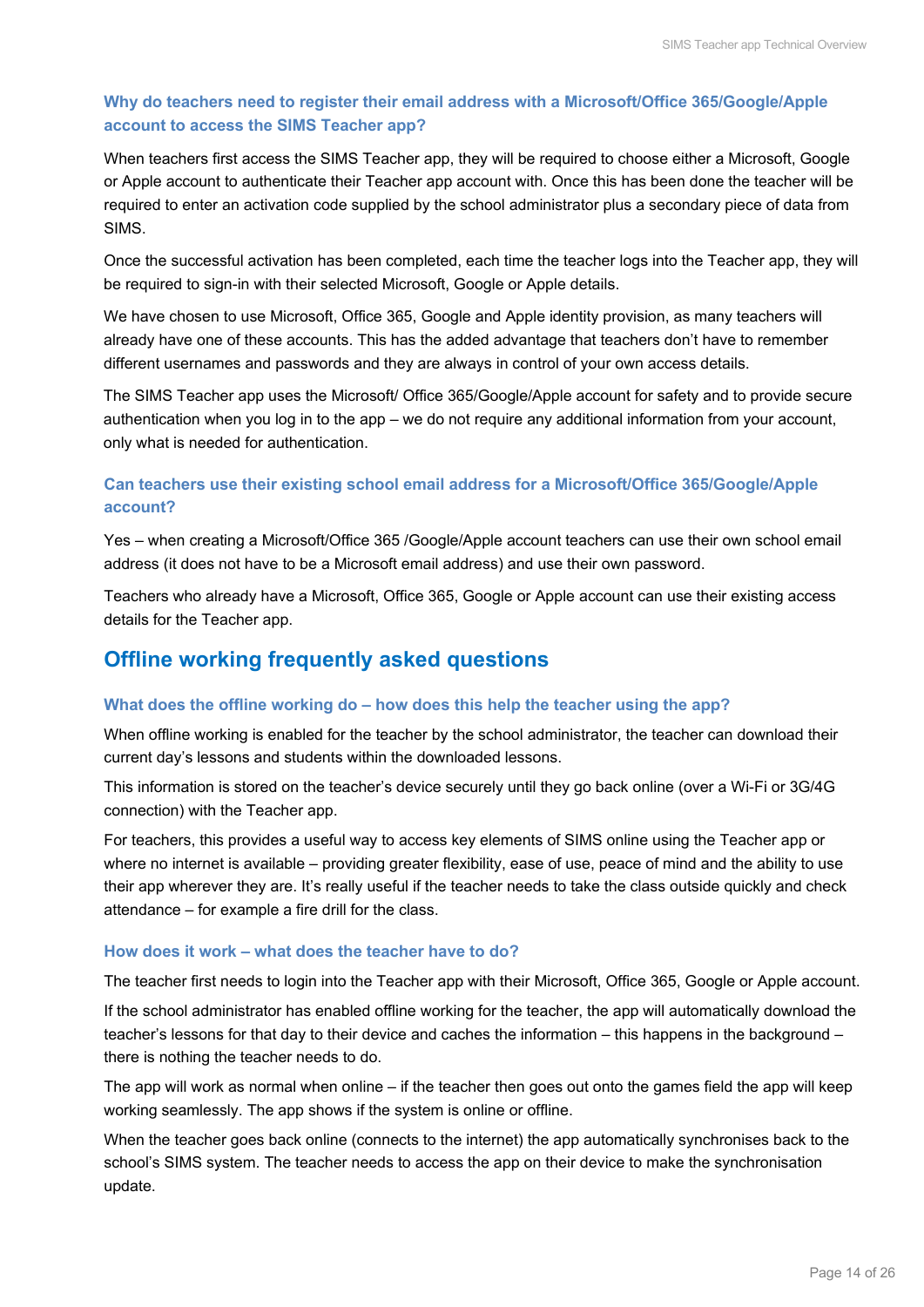#### **How does the teacher log into the Teacher app if the device has not internet connection?**

The app includes a new 4-digit PIN access – when the teacher logs into the Teacher app when online, they are asked to set their own 4-digit PIN. If the device loses internet connection after this point, the teacher can use their PIN number to access the app.

#### **What information does the offline working download?**

The offline working feature downloads the teacher's lessons for the current day only. The information about the pupils/students who are in the teacher's lessons are also downloaded and can be accessed in offline mode.

The offline feature does not allow the teacher to access other teacher's lessons, any assessment marksheets or any other student details that are not included within the teacher's won lessons for that day.

#### **Can the school choose which teacher can take data offline?**

Yes – the school administrator can choose which teachers are enabled to have the offline feature. This provides greater control for the school on who they allow to access school information. The school's Teacher app management console allows the school admin to simple toggle on or off which teachers can have offline access.

#### **Are assessment marksheets available offline?**

No – the assessment marksheets are not currently included in the offline working feature – the teacher can access student information, record attendance, achievement and behaviour when in the offline mode.

#### **What currently happens if the teacher loses their connection mid data entry, is the data lost completely or is there some sort of auto-save?**

If the school enables offline working for their teachers, this allows the Teacher app to work online of offline (no internet connection available). For example, if the teacher loses their connection mid data entry (even with marksheets, the Teacher app keeps working seamlessly, and then auto-syncs the saved data back to the school's SIMS system when the internet connection is restored.

#### **How long can the downloaded data be accessed for by the teacher?**

The lessons for the day that has been downloaded to the device are available for the teacher to access until the app re-connects to the internet.

The data cached is not removed and remains securely encrypted on the device until the app synchronises with the school's SIMS system.

#### **How does the data synchronise back to SIMS?**

When the Teacher app re-connects over the internet, any data changes made by the teacher, for example, registration marks or conduct information, are automatically synchronised with the school's SIMS system. The teacher only has to make sure the Teacher app is online and they are logged in.

#### **How long is the data cached for on the teacher's device?**

The downloaded data remains securely encrypted on the device until the app updates with the school's SIMS system. Any updates/information recorded by the teacher using the app is saved until the app re-connects and synchronises with the school's SIMS system.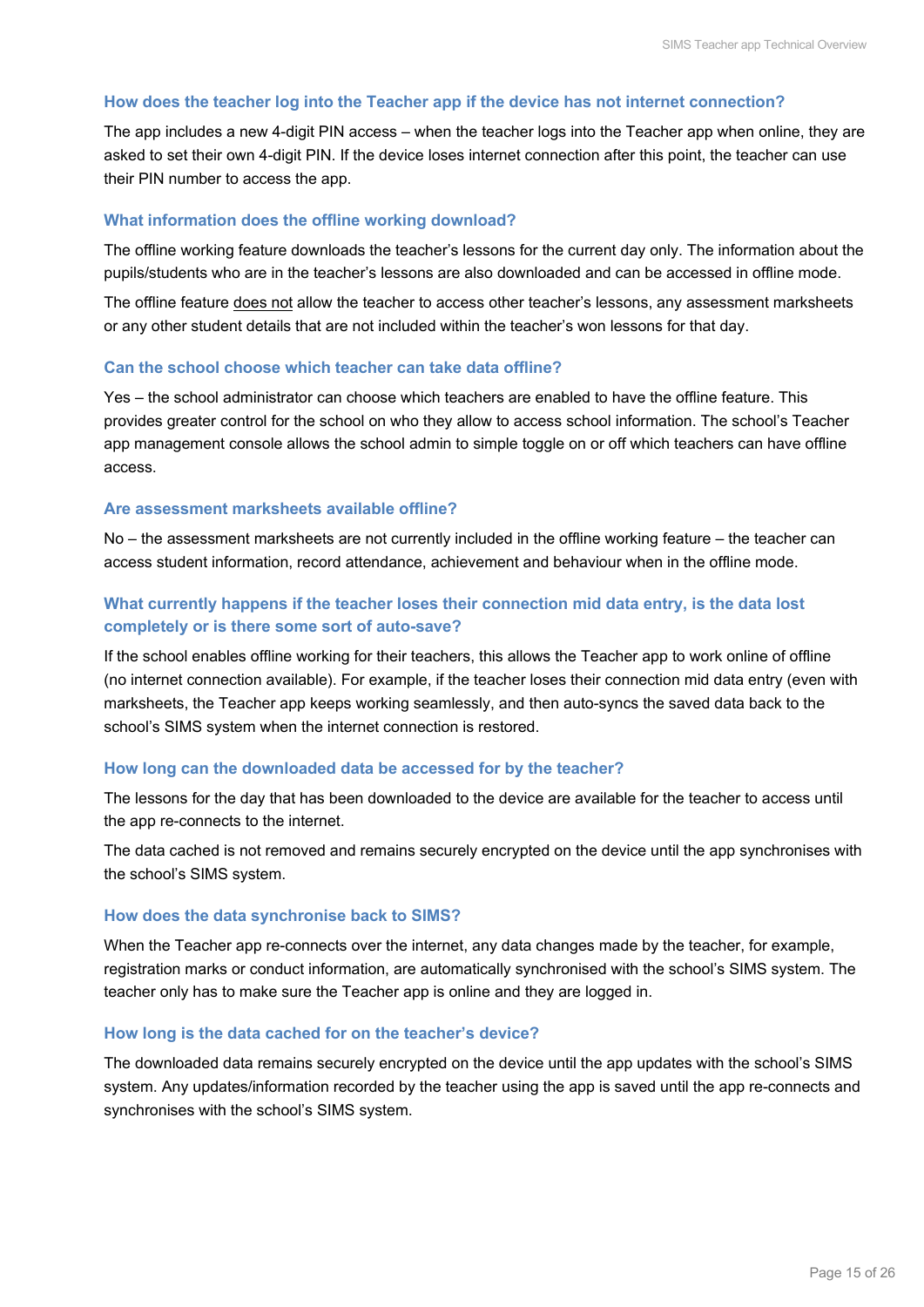#### **Is the cached data secure?**

Yes – all data stored on the teacher's authorised device is encrypted using the international industry standard AES 256-bit encryption (Advance Encryption Standard). The encryption key is a combination of device specific information and a user defined PIN number sequence. The cached data is also excluded from any iTunes or iCloud back-up.

#### **What happens if the teacher's device is lost or stolen – what happens to the data?**

The cached data is securely encrypted on the device (AES 256 bit encryption). In addition, the secure 4-digit PIN code needed to access the app allows 5 attempts – if the PIN code is entered incorrectly repeatedly, all cached data is automatically deleted from the device.

#### **Is the offline working available for both the iOS and Windows platforms?**

Yes, the offline working feature is available for the Apple iOS and Windows versions of the SIMS Teacher app.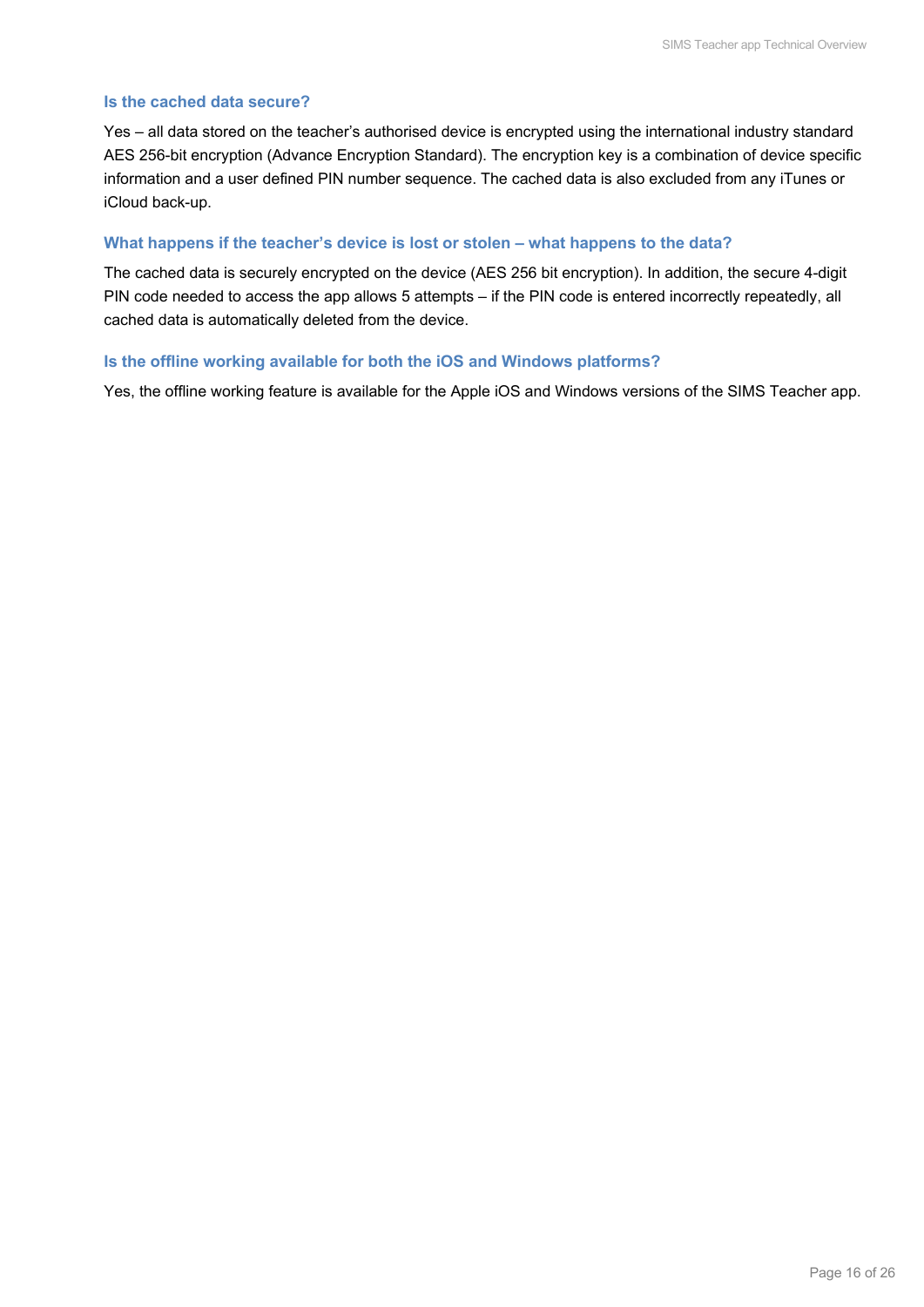## <span id="page-17-0"></span>**SIMS Teacher app Technical pre-requisites**

### <span id="page-17-1"></span>**SIMS system requirements**

- The SIMS Teacher app is guaranteed to support the previous two releases of SIMS, inclusive of any release it is shipped with.
- The SIMS server must meet the Education Software Solutions recommended specification, available on request or from the [support portal.](https://support.capitasoftware.com/csm?id=kb_article_view&sysparm_article=KB0035434)
- A local or domain user account will be needed to run the service.
- Connectivity to the SIMS SQL Server.

## <span id="page-17-2"></span>**Checking your internet connection for the Teacher app system**

The SIMS Teacher app connects to tablet devices (e.g. iPads) using Wi-Fi so you will need to have a good internet connection and Wi-Fi enabled in the areas staff will be using the Teacher app.

Staff can use Teacher app wherever there is Wi-Fi or via 4G – in school or at home for example.

Predicting your Internet bandwidth requirements is not an exact science. As your Internet provider will tell you, everything depends on the type of service you have (e.g. ADSL, Fibre, etc.) and how you are using it, and at what time of day.

To try and keep things simple, we recommend the following for your internet connection when using the Teacher app service:

- A minimum of a 2Mb download and upload uncontended connection for a single user with unlimited upload and download data transfer capacity.
- **Remember, if you are using this connection for other things, like teachers or students browsing the** Internet, or streaming media online, you will need to have enough bandwidth for this as well.
- The quality of your school's Internet connection is as important as the speed of the Internet connection when using the Teacher app service.
- If you are concerned about the potential speed and quality of your schools Internet connection we recommend running an internet speed test of your system before your school moves to the service.

## <span id="page-17-3"></span>**Check the internet connection ports are open and the required URLs are whitelisted**

As the SIMS Teacher app uses secure data connections to transfer data from SIMS to the school staff's tablet devices using the app, it is very important to ensure that any internet connections into the school have the required port open and URLs (web addresses) whitelisted.

#### <span id="page-17-4"></span>**Ports**

The SIMS Teacher app service communicates with the Azure Service Bus via the TCP destination port 443.

#### <span id="page-17-5"></span>**URLs**

The Teacher app service requires the following URLs to be whitelisted in any proxy server, firewall or web filtering system in use:

- \*.servicebus.windows.net (note that the wildcard is important)
- www.simsteacherappactivation.co.uk
- www.simsteachermanagement.co.uk
- teacherapp.sims.co.uk
- teacherappsetup.sims.co.uk.

*NOTE: These URLs must be whitelisted where a proxy server, firewall or web filtering system is in use.*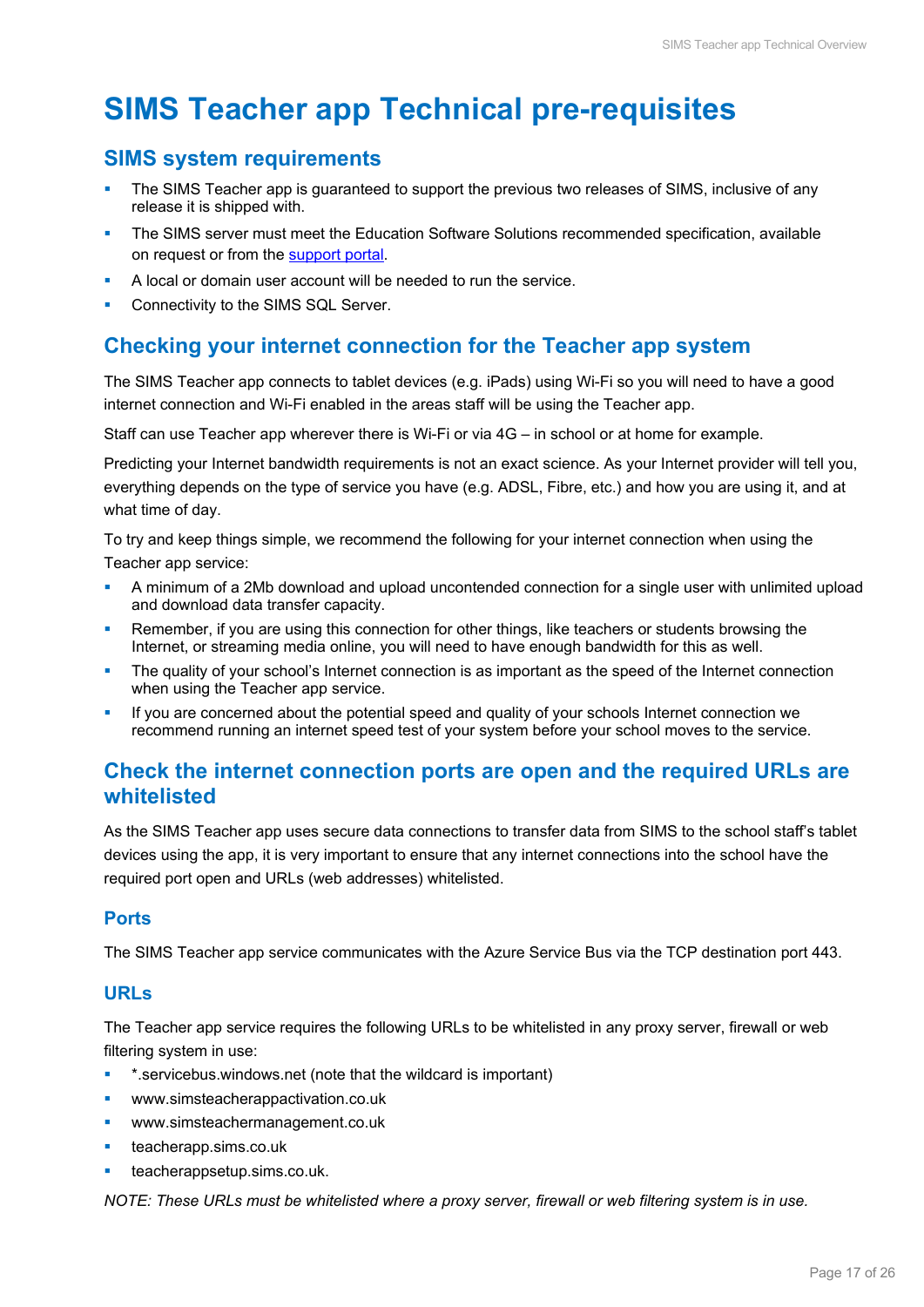#### <span id="page-18-0"></span>**Things to check on your school's internet access**

Because many schools and their internet providers often use firewalls, web filtering and proxy servers for security your Teacher app service may not work correctly if you do not make sure the required connection ports are opened.

It is recommended that you contact your Network Manager at your school, your Local Authority or a contact at your Internet Service Provider (ISP) to discuss the following requirements.

#### **i. Ports:**

The SIMS Teacher app service requires **outbound HTTPS connection through TCP port 443**.

#### **ii. URLs/website addresses:**

The Teacher app service requires the following URLs (web addresses) to be whitelisted in any proxy server, firewall or web filtering system in use on the school network:

- \* \*.servicebus.windows.net (Note that the wildcard is important)
- www.simsteacherappactivation.co.uk
- www.simsteachermanagement.co.uk
- teacherapp.sims.co.uk
- teacherappsetup.sims.co.uk.

*NOTE: These URLs must be whitelisted where any proxy server, firewall or web filtering system is in use.*

More information about the Teacher app technical requirements is available from SIMS on the support portal, by contacting the SIMS helpdesk or from your local SIMS support provider.

#### **IP addresses**

The SIMS Teacher App utilises the Microsoft Azure Service Bus for the secure, encrypted transmission of data.

The Microsoft Azure IP ranges **can change at any time** without notice and are outside of SIMS control – we recommend whitelisting the specified URLs rather than using defined IP addresses.

*Please note: The Microsoft Azure IP ranges can change at any time without notice and are outside of SIMS control – we recommend whitelisting the specified URLs rather than using defined IP addresses. The Teacher*  app service for the school may be disrupted if the IP ranges are changed by Microsoft and not updated on the *network used by the school.*

#### <span id="page-18-1"></span>**Supported platform operating systems/devices**

<span id="page-18-2"></span>Please refer to this article on the [support portal.](https://support.capitasoftware.com/csm?id=kb_article_view&sysparm_article=KB0044021)

#### **Devices**

SIMS does not provide devices (iPads or other Windows compatible devices) as part of the Teacher app service – schools are required to provide the devices to be used.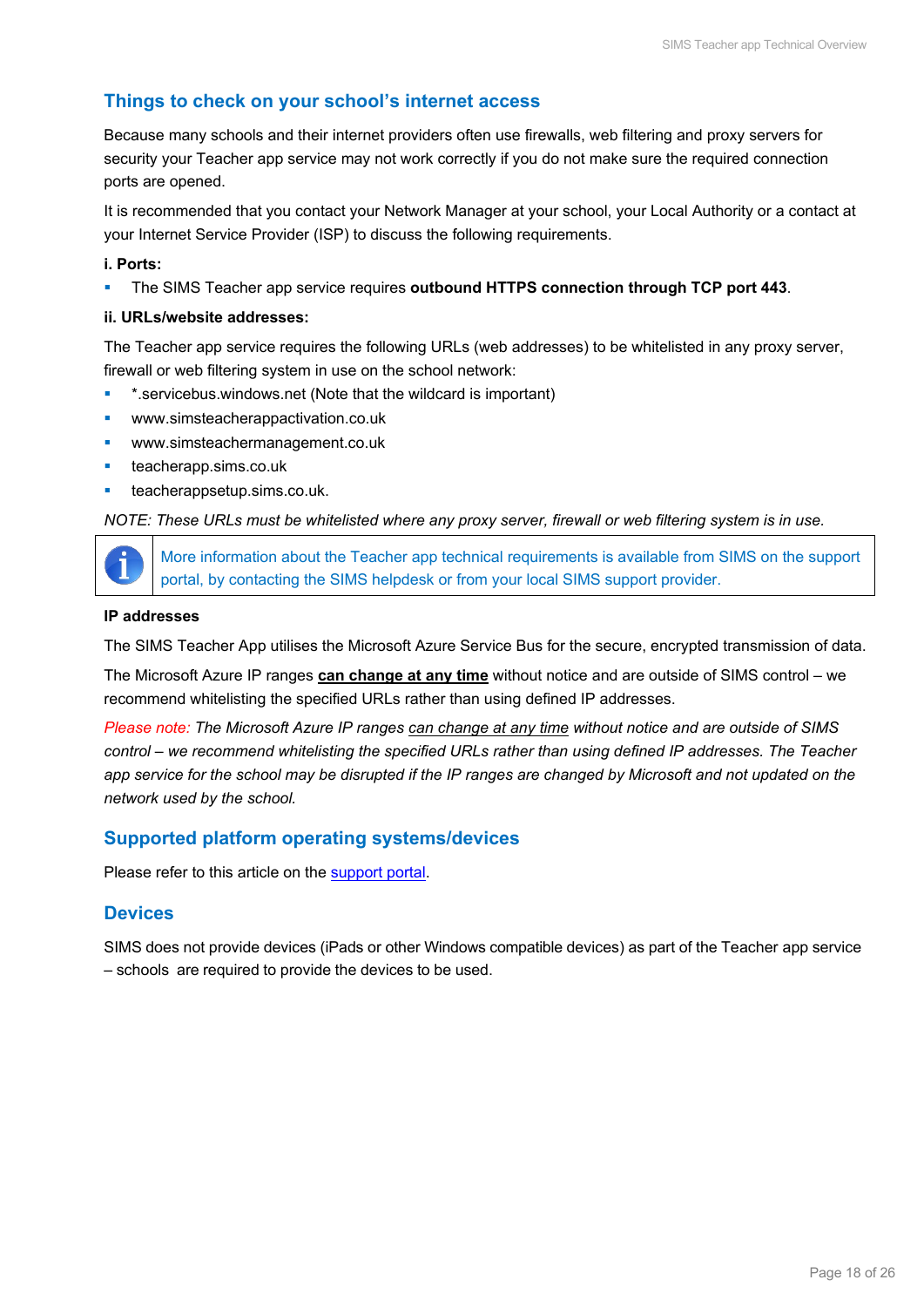## <span id="page-19-0"></span>**Connectivity problems - Troubleshooting your firewall connection**

#### **Check the ports are opened on your internet connection**

Many connectivity issues can be resolved by checking that the required ports are open if connecting from behind a firewall or proxy server, **locally at the school and also at your local internet gateway** – for example if your internet service is routed through a 3rd party, such as Local Authority or other IT provider.

The specified ports need to be open at your school connection point AND your local internet service gateway (e.g. your Local Authority internet connection) if your internet service comes through to the school via this method.

#### **Configure the WinHTTP proxy settings**

If you are running behind a firewall or proxy that requires authentication, or if you are running in an IPsecprotected network, there are additional obstacles for any client to reach the network proxy. For example, Windows accounts might not have permissions to communicate through the firewall. Therefore, you might have to explicitly configure the WinHTTP proxy settings with the appropriate credentials.

#### **Set OpenTimeout**

Setting the connectivity mode to HTTP (i.e. ConnectivityMode = http) may cause connections in the presence of some proxies to be very slow. For example, some connections can require up to 20 seconds to connect. Extending the OpenTimeout option for the service to up to two minutes can help, because the connection might run out of time between the acquisition of the token and getting the web stream working. After the web stream is established, the throughput often improves.

The Teacher app service requires the following URLs (web addresses) to be whitelisted in any proxy server, firewall or web filtering system in use on the school network:

- \*.servicebus.windows.net *(note that the wildcard is important)*
- www.simsteacherappactivation.co.uk
- www.simsteachermanagement.co.uk
- teacherapp.sims.co.uk
- teacherappsetup.sims.co.uk.

#### **IP addresses**

The SIMS Teacher App utilises the Microsoft Azure Service Bus for the secure, encrypted transmission of data. The SIMS Teacher App uses the 'Europe North' presence in the Microsoft Azure Service Bus platform.

The Microsoft Azure IP ranges **can change at any time** without notice and are outside of SIMS control – we recommend whitelisting the specified URLs rather than using defined IP addresses.

### <span id="page-19-1"></span>**Teacher app installation pre-requisites**

 The person who completes the installation and configuration of the Teacher app services will need to have a Microsoft, Office 365 or Google account, which will also be used by the school administrator accessing the Teacher app management console.

**Note:** if you are installing the Teacher app on behalf of a school – the Microsoft, Office 365 or Google account that is used to complete the installation will need to be provided to the school administrator to access the Teacher app management console.

- The SA password for your SIMS SQL instance if the account logging into the server with does not have SQL Sys Admin permissions.
- Credentials for a SIMS user with admin level access to SIMS.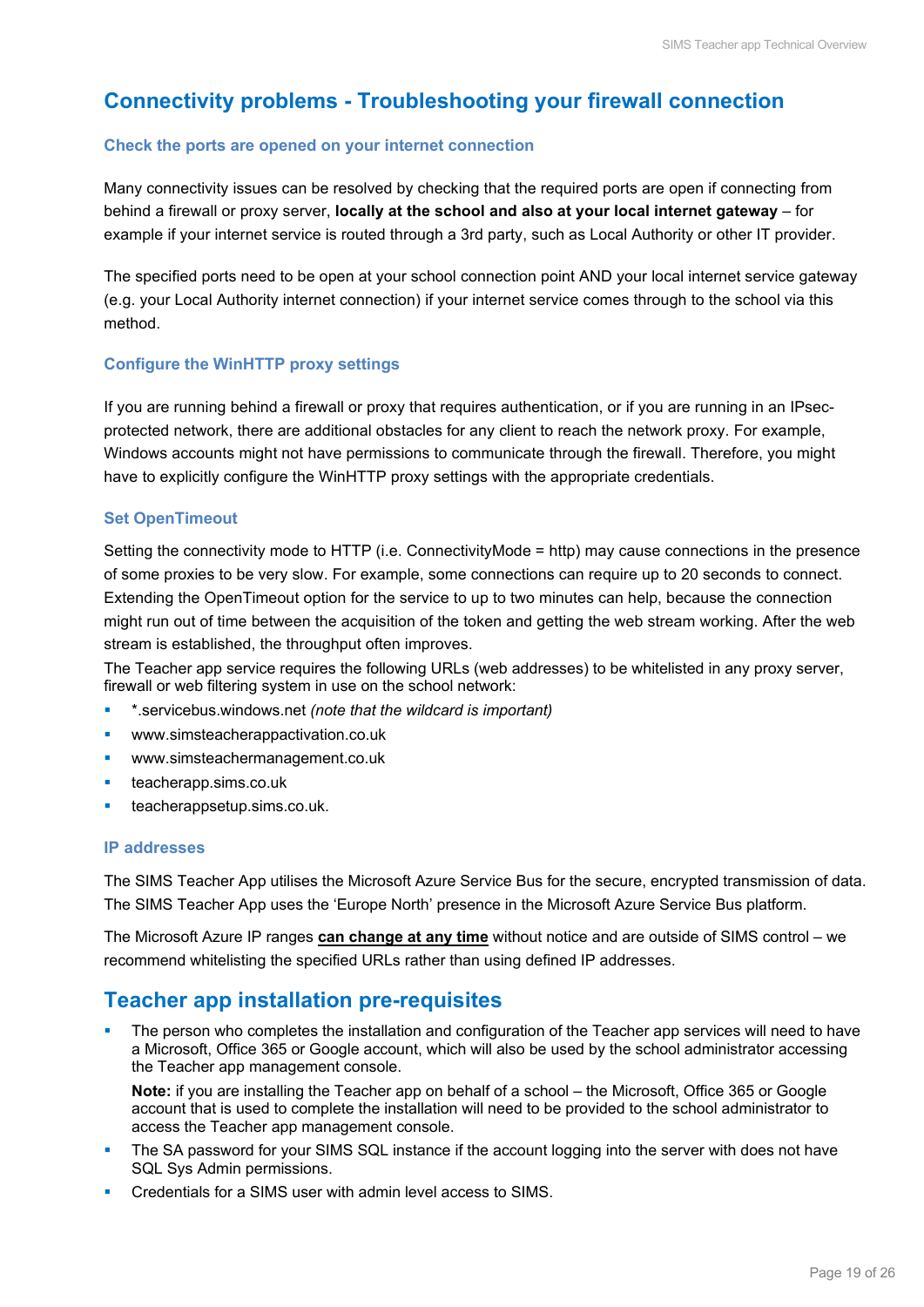## <span id="page-20-0"></span>**Teacher app administration pre-requisites**

The school administrator who will administer the SIMS Teacher app within the school will require a Microsoft, Office 365 or Google account to access the SIMS Teacher app administration console. This is required to provide an additional layer of authentication and security for access.

<span id="page-20-1"></span>Internet access and the use of a latest supported internet browser: Internet Explorer, Chrome, Firefox or Safari.

### **Teacher pre-requisites**

Teachers who access the SIMS Teacher app will need their own Microsoft, Office 365, Google or Apple account. This is required to provide an additional layer of authentication and security for access to the Teacher app.

**Minimum bandwidth** – a minimum of a 2Mb download and upload uncontended connection for a single user with unlimited upload and download data transfer capacity. The Teacher app can work over a stable 3G or 4G connection; however, it should be noted that 3G and 4G performance may vary, depending on location and network coverage.

## <span id="page-20-2"></span>**SIMS and the SIMS Teacher app – key dependencies**

The SIMS Teacher app utilises the following aspects of the main SIMS system to present relevant data and resources:

#### <span id="page-20-3"></span>**Timetabled sessions and lessons**

The Teacher app will display AM and PM sessions (including cover sessions) from the school's SIMS system as default, with the assigned pupils and students showing within these sessions, as per the example below:



#### **Lesson Monitor timetables**

Where a school has SIMS Lesson Monitor active within their SIMS system, the Teacher app will display individual lessons or sessions (including cover lessons) as timetabled within SIMS – as per the example below:



<span id="page-20-4"></span>No other configuration of timetabled lessons or sessions from SIMS will display within the Teacher app.

#### **Attendance**

The Teacher app integrates directly with SIMS attendance and will display the attendance codes as configured and set as active within the school's SIMS system.

#### <span id="page-20-5"></span>**Assessment Manager**

The Teacher app integrates directly with SIMS Assessment Manager and will display assessment marksheets as available for the user, according to the specified availability and permissions within the school's SIMS system. Non-SIMS assessment Marksheets cannot be displayed within the Teacher app.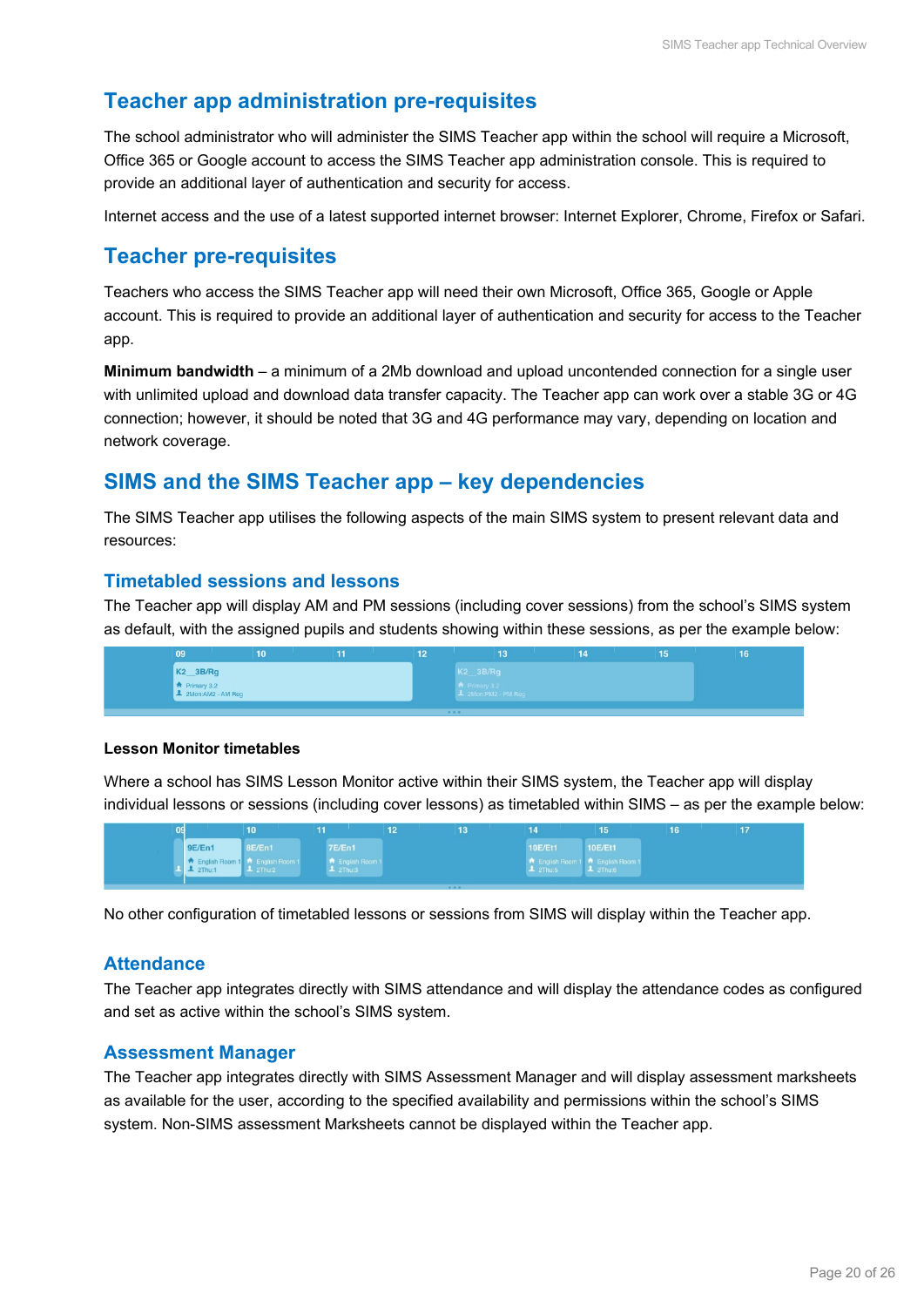#### **SIMS Dinner Money**

The Teacher app integrates directly with SIMS Dinner Money where schools are using this – the app allows the dinner register to be viewed and updated as part of the attendance feature. The app also shows pupil's meal selections where these have been defined as meal patterns within SIMS Dinner Money.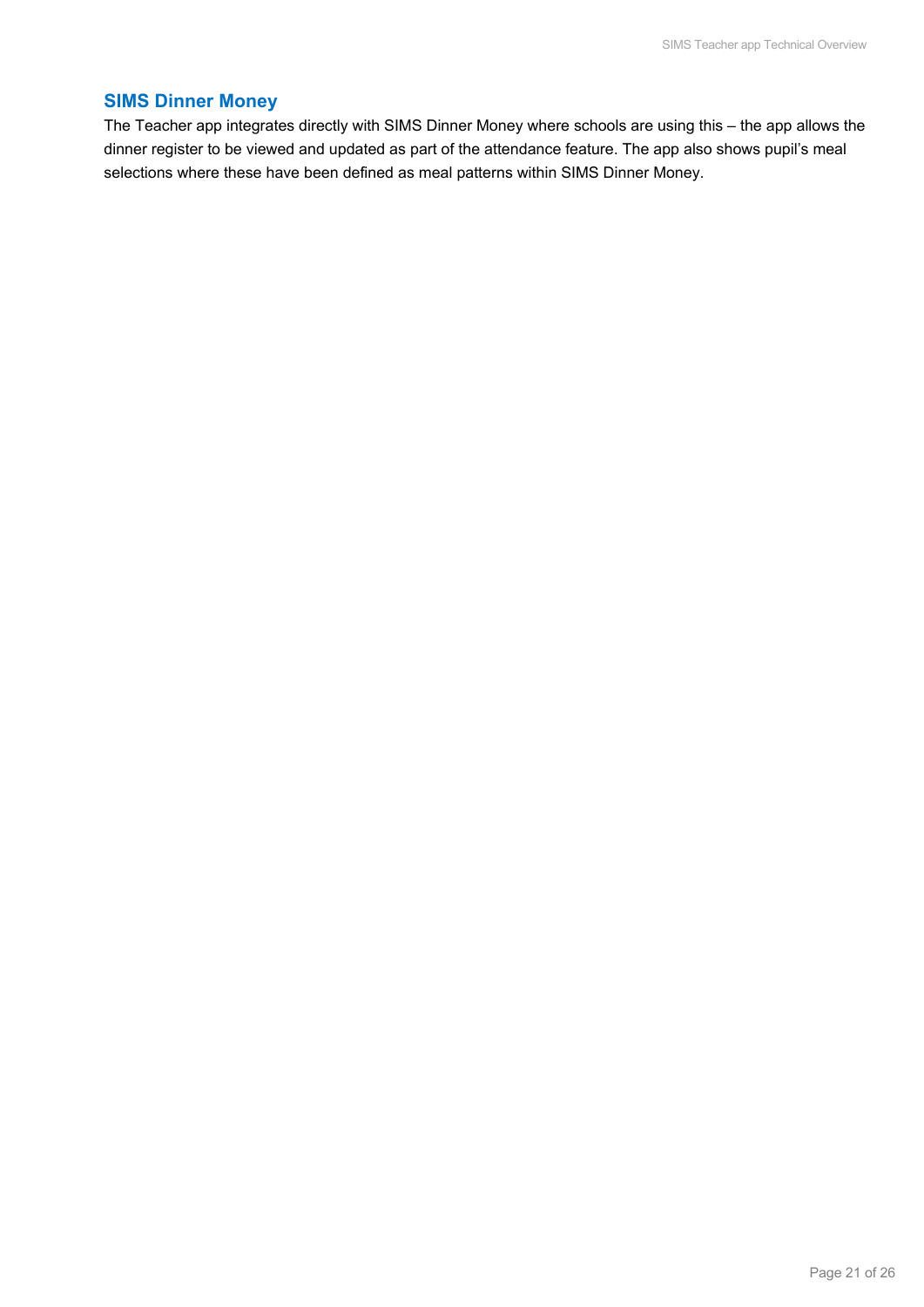## <span id="page-22-0"></span>**SIMS Teacher app Security and Authentication**

## <span id="page-22-1"></span>**Authentication**

The SIMS Teacher app service provides authentication in accordance with the UK government's National Technical Authority for Information Assurance (CESG) 'Guidance for End User Devices Security Guidance: General Security Recommendations':

- 1. **User to service:** The user is only able to access the SIMS Teacher app service after successfully authenticating to the service, via their device.
- 2. **Device to service:** Only devices which can authenticate to the SIMS Teacher app service are granted access.

## <span id="page-22-2"></span>**Security**

The SIMS Teacher app is a securely hosted web delivered service, with data securely transferred in real-time and encrypted between the school's SIMS system (locally or centrally hosted) via the web using standard secure HTTPS TCP/IP protocols to devices authenticated by the school. No school data is stored in the Azure platform (cloud) – data is only transferred via the Microsoft Windows Azure platform (Service Bus).

All data is securely transferred and processed within the EU and complies with UK data protection standards and requirements.

All traffic to and from the SIMS Teacher app service is accessed using standard web protocols (HTTPS) and secured using the appropriate SSL certificates. Services are tiered following industry and software vendor best practice principles.

The network architecture is compliant to ISO27001 and utilises a multi-tier isolated VLAN design with fully managed software firewalls on each server, IDS/IPS, SQL firewalls, data encryption and load balancing to ensure security and performance for all users of the SIMS Teacher app service.

The SIMS Teacher app service is fully penetration tested at the application layer and externally by a nominated Security company every quarter.

### <span id="page-22-3"></span>**Device security**

SIMS recommends that the school has additional security policies in place to include the use of devices containing school data inside and outside of school premises. Furthermore, it is strongly recommended that the school incorporates additional device security measures that enable the school to remotely wipe, disable and locate a device.

Schools are advised to implement fully an MDM (Mobile Device Management) service allowing for centralised management of security policies, and at a minimum enforce:

- **Device passcode**
- **Regular device passcode change**
- Wipe on repeated device passcode failure
- Remote wipe
- **Disable screenshot capture on the device.**

In addition, schools are advised to ensure the following are in-place for devices that are authorised for access to the SIMS Teacher app service:

- **Security tag devices**
- Conduct a regular physical audit of devices
- **Supply users with best practice advice and a governance policy for use and storage of the devices.**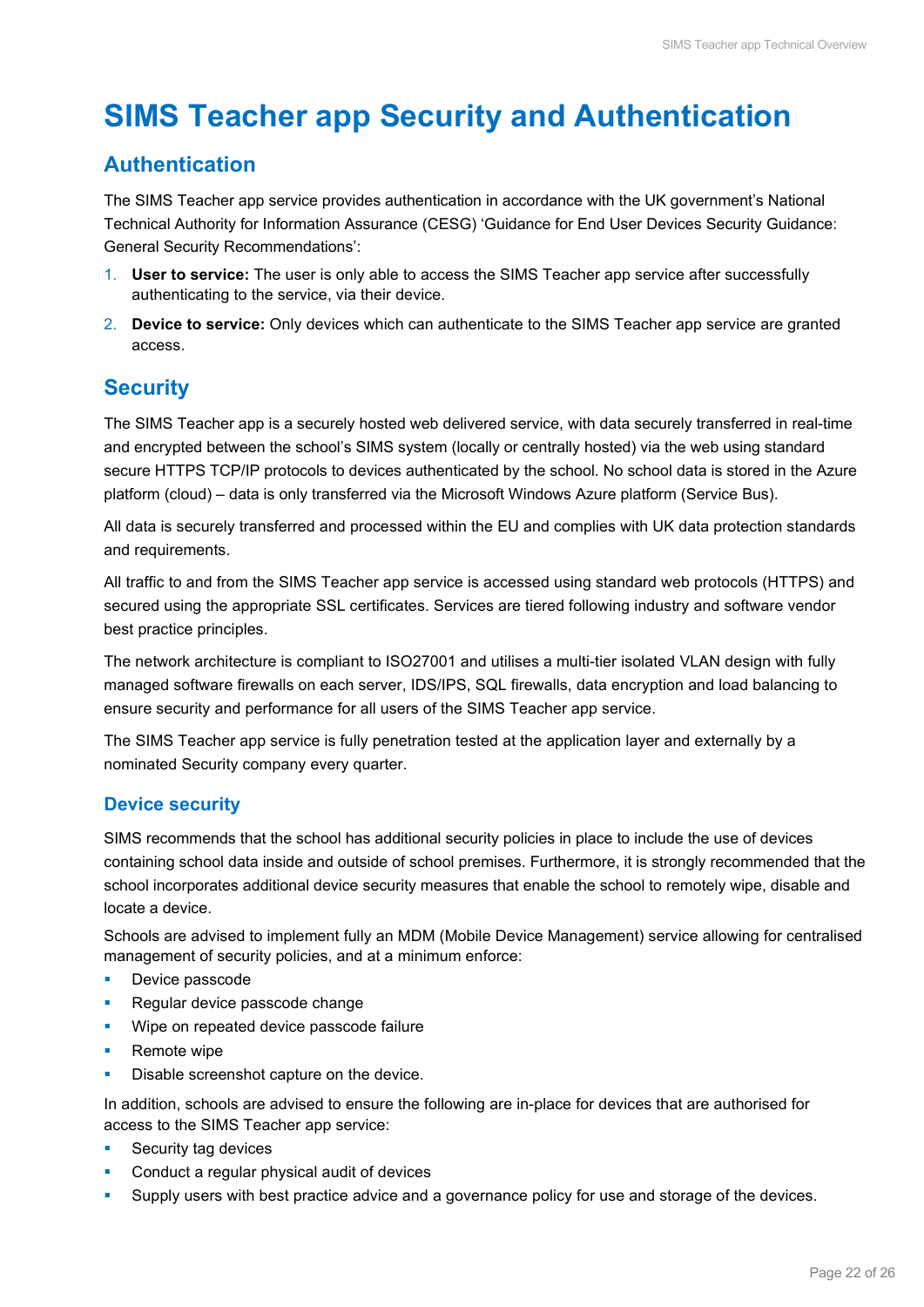#### <span id="page-23-0"></span>**Device loss**

In the event of a device loss, the following best-practice advice is recommended:

- 1. Immediately attempt a remote wipe of the device if possible.
- 2. Disable the teacher's SIMS account for at least 24 hours to be certain the session has expired.
- 3. Reset the SIMS password for the teacher.
- 4. Reset the Microsoft, Office 365, Google or Apple account for the teacher.
- 5. Deactivate / revoke the device and the account in the SIMS Teacher app service management console.
- 6. Re-activate the user through a new device association and teacher account activation code after 24 hours.

## <span id="page-23-1"></span>**Two-step (2-factor) authentication for Administrator and Teacher Access**

Education Software Solutions (ESS) recommend that schools enable two-step (two-factor) authentication for their SIMS Teacher app administrator and teacher access account (Microsoft, Office 365, Google or Apple) as an extra layer of security.

Two-step authentication provides an increased level of security for Microsoft, Office 365, Google or Apple accounts as additional information will be required to access an associated account.

Two-step authentication is enabled within the Microsoft, Office 365, Google or Apple account (not within the SIMS Teacher app) and when setup, each time the user accesses the SIMS Teacher app they will be asked for two pieces of information in addition to their username. The user will be asked to enter their password plus a security code and they will only gain access to the system with these details.

Microsoft, Office 365, Google or Apple will send a unique access code to the user's designated mobile phone via SMS, to a Microsoft, Google or Apple app, or via email. This code will provide secure access to the SIMS Teacher app system.

**Important Note:** Two-step verification is a great tool to help protect a Microsoft, Office 365, Google or Apple account, but it does require the user to keep their account up to date and ensure all login details are kept securely. If the user's security information changes (phone or alternative email), it's important to update their Microsoft, Google or Apple account before they discard of any old information.

If the user knows their password but lose access to their secondary security proof, neither ESS, Microsoft, Google nor Apple customer support cannot update it for them. The user's only option is to go through a recovery process that enforces a 30 day wait before they regain access to their account –this is to ensure someone malicious hasn't used this as a way to take over their account.

If the user loses access to their password AND all OTHER security information, they will not be able to regain access to their account – this is a security measure. A new teacher app account will need to be setup in the management console and the teacher will need to re-authenticate with a different Microsoft, Google or Apple account.

More information on how to enable two-step (two-factor) authentication for Microsoft accounts is available from the [Microsoft website.](http://windows.microsoft.com/en-gb/windows/two-step-verification-faq)

More information on how to enable two-step (two-factor) authentication for Google accounts is available from the [Google website.](https://www.google.com/landing/2step/)

More information on how to enable two-factor authentication for [Apple](https://support.apple.com/en-gb/HT204915) accounts is available from the Apple [website.](https://support.apple.com/en-gb/HT204915)

For information on how to keep information protected please also see<http://www.getsafeonline.org/>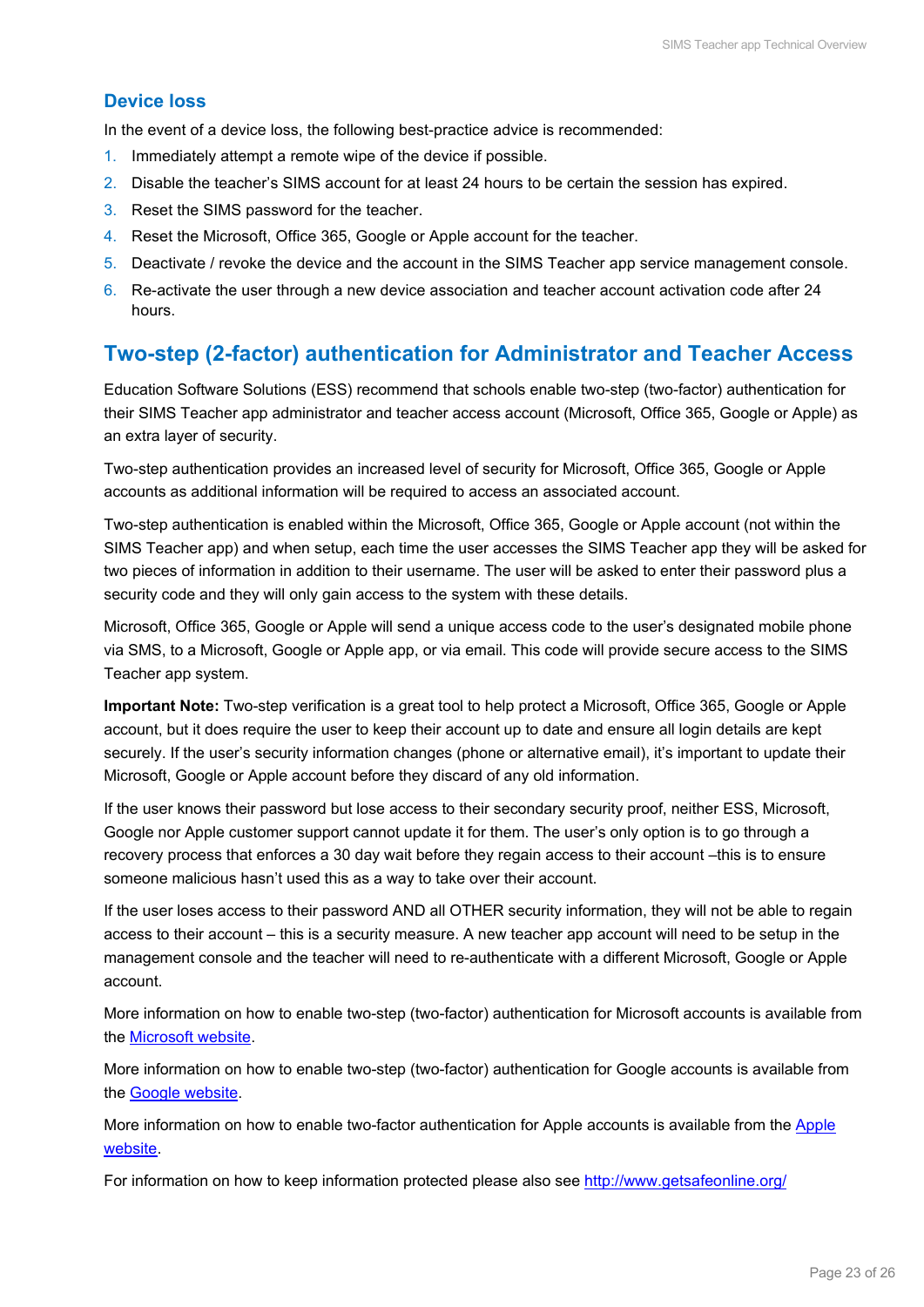## <span id="page-24-0"></span>**SIMS Teacher app Service High-level Architecture**

The high level architecture of the SIMS Teacher app service is described in the diagram below:

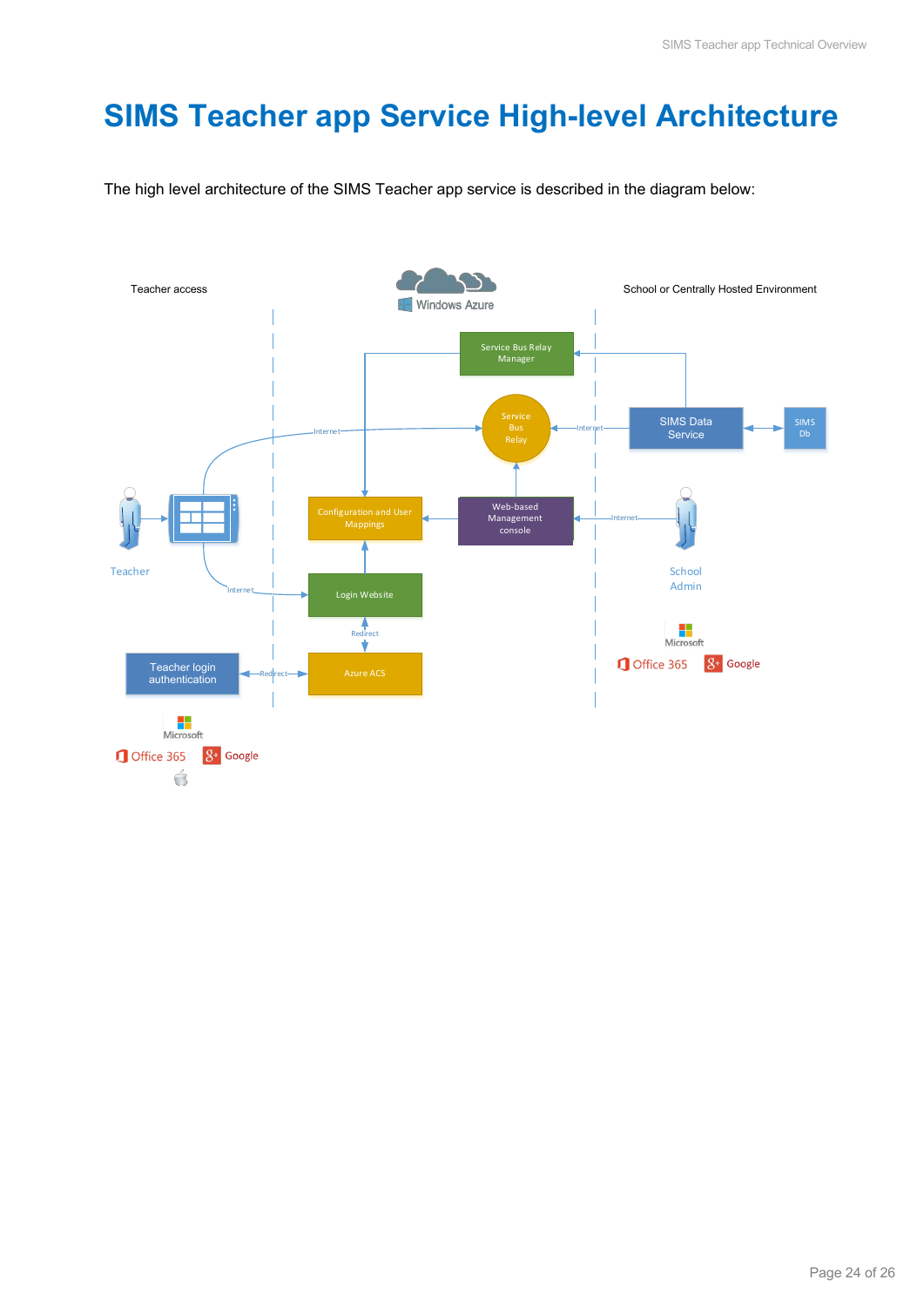## <span id="page-25-0"></span>**SIMS Teacher app Data Sharing update**

This section provides an update about the SIMS Teacher app data sharing, including the safeguarding and security of data used within the Teacher app service. This update will form part of a Data Sharing Agreement (DSA), which should be understood by all establishments using the SIMS Teacher app service.

## <span id="page-25-1"></span>**SIMS Teacher app Data Movement Overview**

The SIMS Teacher app service operates with the SIMS system and interfaces data through the SIMS Services manager. Selected school information is transferred to the Teacher application on the authorised device through SIMS data service. The data from the device is wirelessly synchronised with the school's SIMS system with the Teacher app and supporting service ensuring the data is updated in real-time, including timetables, attendance information, student/pupil details and other related information used within the Teacher app.

## <span id="page-25-2"></span>**SIMS Teacher app Transfer and Use of Personal Information**

The SIMS Teacher app does not cache personal information on the app. The following information lists the maximum available data that can be accessed using the SIMS Teacher app:

#### **Students/Pupils Staff**

- **Forename**
- Surname
- **Preferred name**
- Date of birth
- Family/Home contact details for each pupil/student, specifically:
	- **•** Contact Name
	- Contact Address
	- Contact telephone number
	- Contact email address
- **Medical information**
- Dietary information
- **Achievement data**
- Behaviour data
- Timetable
- **Pupil/student photograph**
- **Pupil student's academic house, year group** and registration group.

SIMS takes data protection and the safety and security of data in the SIMS Teacher app very seriously, and takes all reasonable measures to ensure the safety and security of data in the SIMS Teacher app, including personal information to maintain compliance with relevant parts of the 1998 Data Protection Act.

- 
- **Forename**
- Surname
- **Timetable**
- Teacher photograph.